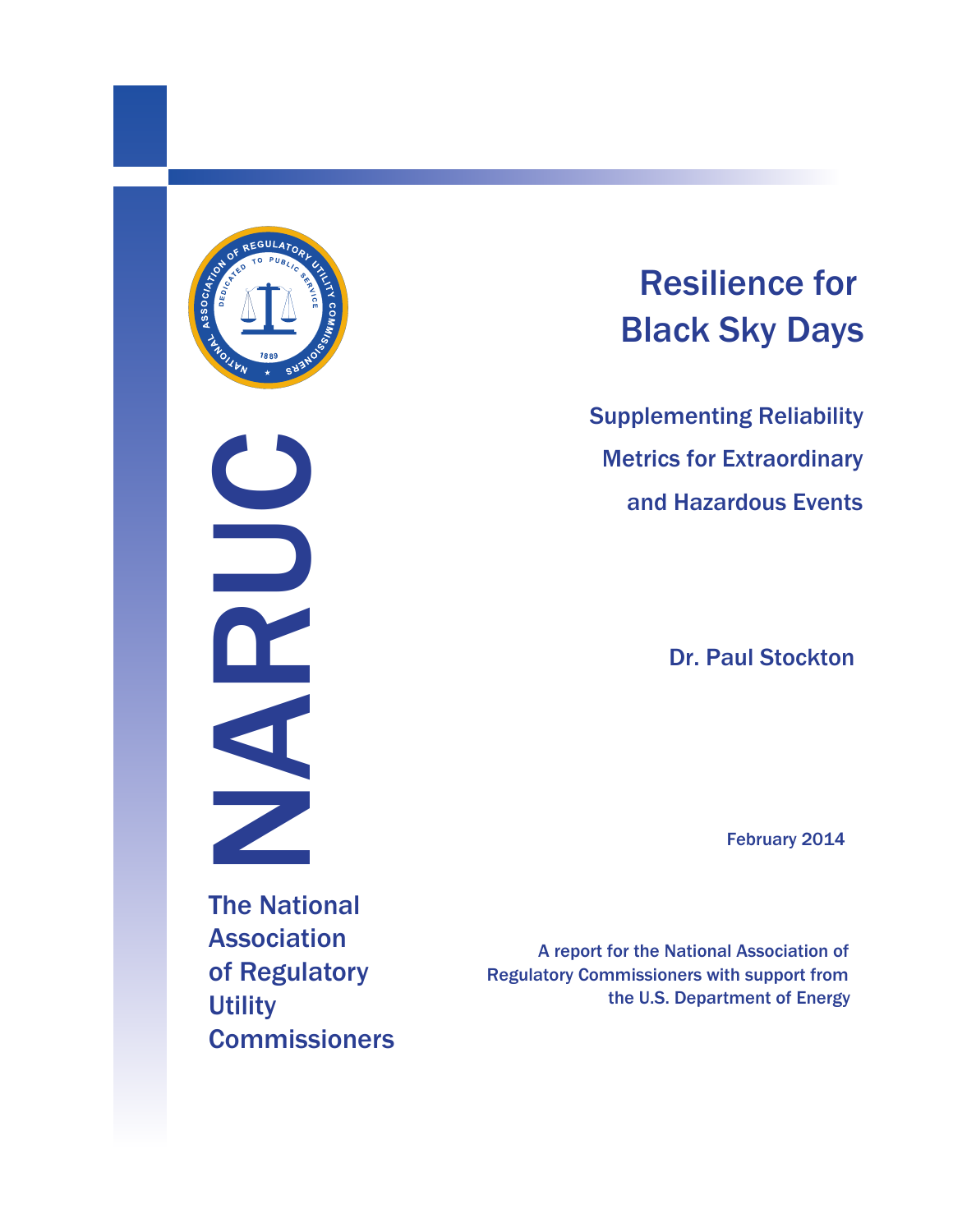# **RESILIENCE FOR BLACK SKY DAYS**

## **SUPPLEMENTING RELIABILITY METRICS FOR EXTRAORDINARY AND HAZARDOUS EVENTS**

**Paul N. Stockton**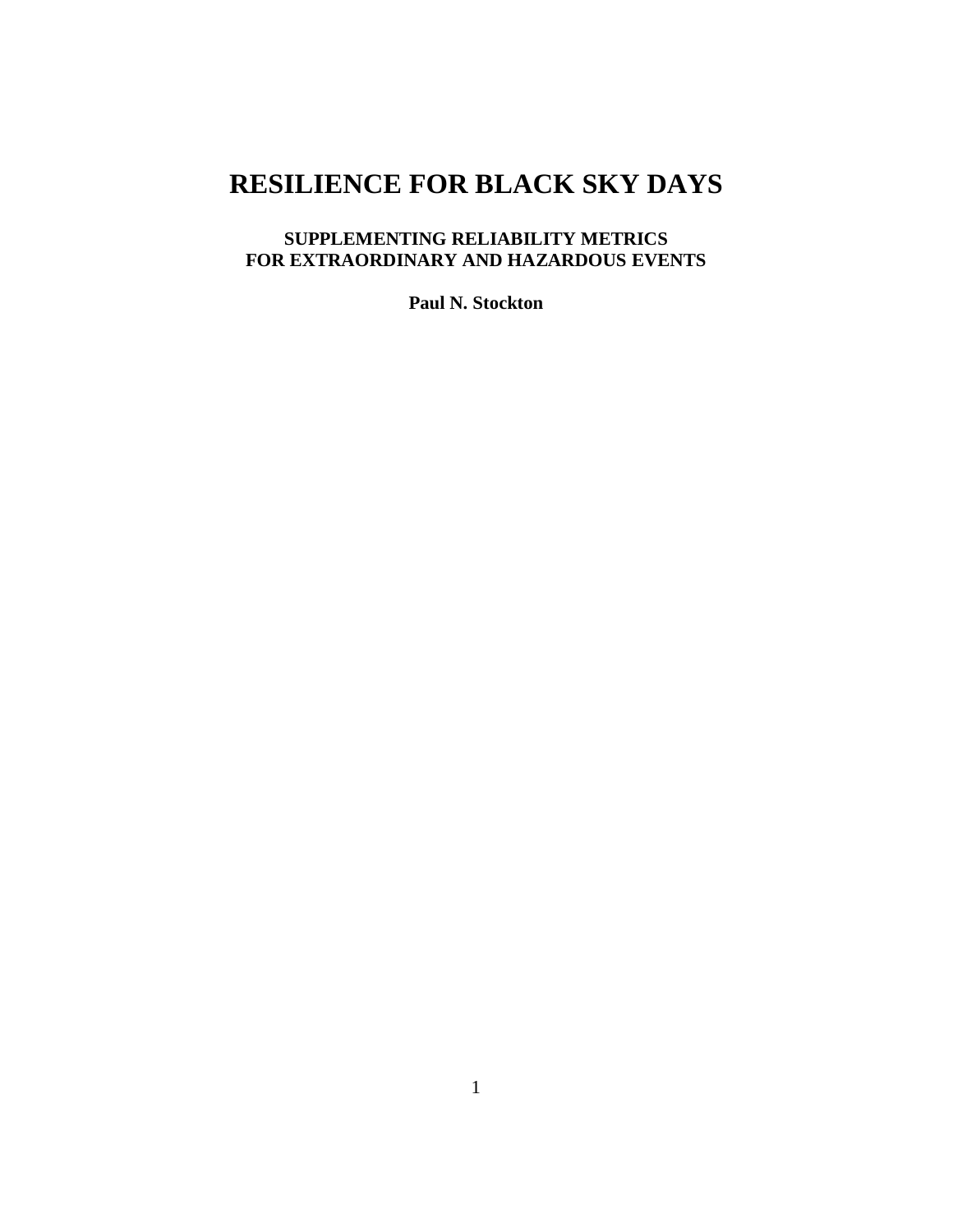#### **Acknowledges and Disclaimers**

The report you are reading was created under the State Energy Assurance Assistance program, based upon work supported by the Department of Energy under Award Number DE-OE0000578.

This report was produced under the auspices of NARUC's Grants and Research Department. Throughout the preparation process, the members of NARUC (and others) provided the author with editorial comments and suggestions. However, the views and opinions expressed herein are strictly those of the author and may not necessarily agree with positions of NARUC or those of the U.S. Department of Energy. Special thanks are due to the following people, whose insights, advice, and edits were indispensable:

Commissioner Kelly Speakes-Backman, Maryland Public Service Commission Deputy Assistant Secretary William Bryan, U.S. Department of Energy The Edison Electric Institute Commissioner Philip Jones, [Washington Utilities and Transportation Commission](http://www.google.com/url?sa=t&rct=j&q=&esrc=s&frm=1&source=web&cd=1&cad=rja&ved=0CCQQFjAA&url=http%3A%2F%2Fwww.utc.wa.gov%2FaboutUs%2FPages%2FphilJones.aspx&ei=lvbvUujDDOm2yAHquoGoAw&usg=AFQjCNHdDMOMZxr0460U-txvht8XVrbudA&bvm=bv.60444564,d.aWc) Commissioner Carolene Mays, Indiana Utility Regulatory Commission Commissioner Joanne Doddy Fort, [Public](http://www.google.com/url?sa=t&rct=j&q=&esrc=s&frm=1&source=web&cd=1&cad=rja&ved=0CCQQFjAA&url=http%3A%2F%2Fwww.utc.wa.gov%2FaboutUs%2FPages%2FphilJones.aspx&ei=lvbvUujDDOm2yAHquoGoAw&usg=AFQjCNHdDMOMZxr0460U-txvht8XVrbudA&bvm=bv.60444564,d.aWc) Service Commission, Washington DC Thomas Pearce, Public Utility Commission of Ohio Stephen Flynn, Founding Director, Center for Resilience Studies at Northeastern University Miles Keogh, NARUC Christina Cody, NARUC Additional experts to whom I am very grateful

Please direct questions regarding this report to Paul Stockton, Managing Director, Sonecon LLC, [pstockton@sonecon.com;](mailto:pstockton@sonecon.com) 202 393 2228; Miles Keogh, NARUC's Director of Grants & Research, [mkeogh@naruc.org;](mailto:mkeogh@naruc.org) (202) 898-2200; or Christina Cody, Senior Program Officer, Grants & Research, [ccody@naruc.org;](mailto:ccody@naruc.org) (202) 898-9374.

Disclaimer: This report was prepared as an account of work sponsored by an agency of the United States Government. Neither the United States Government nor any agency thereof, nor any of their employees, makes any warranty, express or implied, or assumes any legal liability or responsibility for the accuracy, completeness, or usefulness of any information, apparatus, product, or process disclosed, or represents that its use would not infringe privately owned rights. Reference herein to any specific commercial product, process, or service by trade name, trademark, manufacturer, or otherwise does not necessarily constitute or imply its endorsement, recommendation, or favoring by the United States Government or any agency thereof. The views and opinions of authors expressed herein do not necessarily state or reflect those of the United States Government or any agency thereof.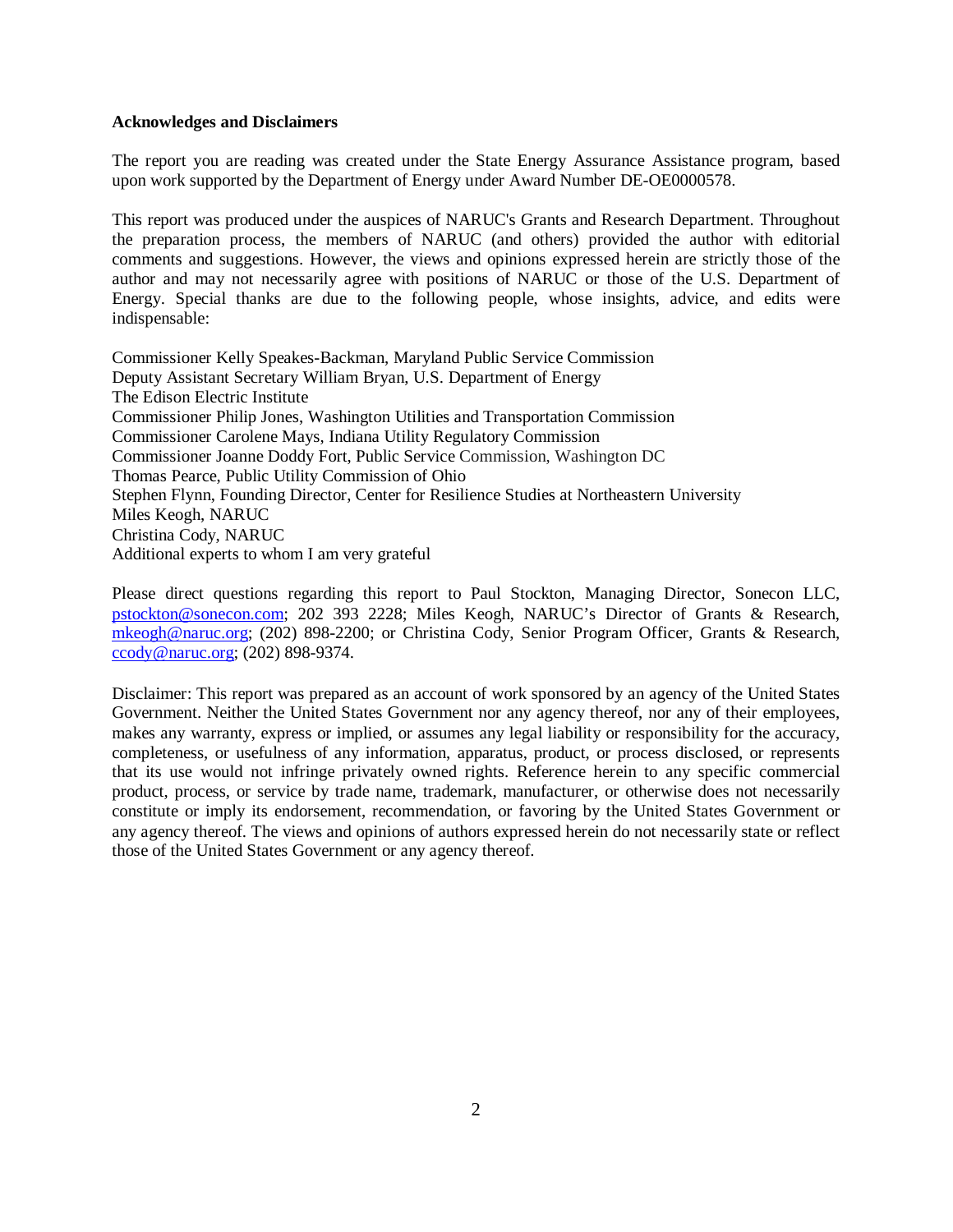NARUC's *Resilience in Regulated Utilities* provides the basis for establishing common definitions and developing a methodology for utility commissioners and others to consider when exploring the regulatory issues regarding investments in utility resilience.<sup>[1](#page-3-0)</sup> This companion report examines how commissioners can further define resilience as a regulatory term of art, and build additional tools to assess resilience initiatives, by focusing on *black sky days*: i.e., extraordinary and hazardous catastrophes utterly unlike the blue sky days during which utilities typically operate.

The resilience challenges posed by black sky days also go above and beyond those posed by Superstorm Sandy, the Derecho Storms of 2012, or other recent Major Outage Events (MOEs). Building resilience against Sandy-scale events is vital, given the increasing frequency and severity of such storms. This report will briefly survey the progress that Public Utility Commissions and utilities are making in that effort. Yet, commissioners also face the risk of outages lasting even longer and covering a wider area than those caused by Sandy. A range of natural and manmade hazards could create "worse than Sandy" events. Federal and State emergency management agencies are treating preparedness for such catastrophes as a rapidly growing priority. These extraordinary and hazardous events will pose special risks to the resilience of electric utilities. Accordingly, State Commissions may wish to proactively consider assessment frameworks for investments in resilience that are structured to account not only for Sandy-scale major outage events, but also for black sky days.

If a State Commission determines that it is interested in exploring what would be needed for preparedness against the worst effects of black sky events, perhaps the best place to start would be the foundational metrics already in place for electric reliability. Metrics for resilience should *supplement*, not replace, the proven reliability metrics that have been refined over many decades. This study provides the starting point to do so by proposing a definition of a black sky day (versus MOEs) in terms of the percentage of utility customers experiencing an outage and the duration of the event. The study also examines where reliability metrics fall short of the assessment tools that commissioners will need for such extraordinary and hazardous events. In particular, commissioners and their staffs may want to assess how cascading failures of critical infrastructure in such events could create unprecedented problems for power restoration, and "look under the hood" of utility restoration plans and capabilities. Commissioners may want to collaborate more closely with State emergency management and energy assurance officials to account for specific catastrophic risks in their region, and expand partnerships with these officials to strengthen grid resilience. Existing enterprise risk management and cost-effectiveness methodologies may also need to be refined to account for black sky days, given the potentially massive scale of their consequences and (especially for manmade events) the uncertainty of their likelihood.

Many of these assessment efforts are also likely to be useful for Sandy-scale major outage events. Indeed, by developing ways to fill the assessment gaps highlighted by black sky days, it should be possible to "work back towards the middle" of the spectrum of events, and apply these initiatives to less catastrophic but more frequent electric outages. Working in this direction

<span id="page-3-0"></span><sup>&</sup>lt;sup>1</sup> Keogh, Miles, and Christina Cody, (2013) *Resilience in Regulated Utilities*, NARUC, November 13, 2013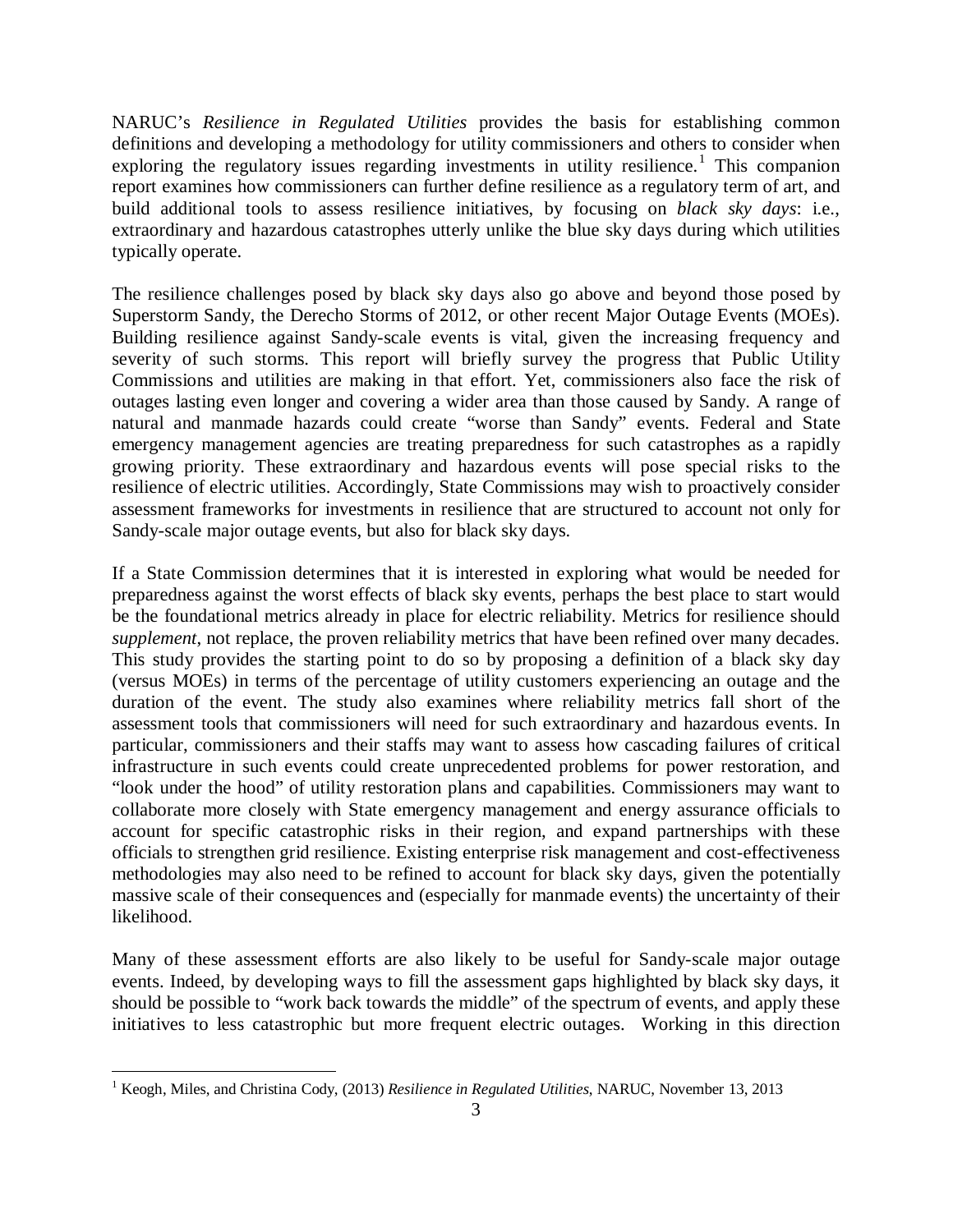might also be integrated with efforts taking the opposite approach: that is, analyzing how resilience initiatives for MOEs might be scaled up and modified as needed for black sky days.

Creating such an overarching assessment framework for resilience will almost certainly require years to complete. Moreover, as with reliability metrics, that development process can best be advanced by a collaborative dialogue between commissioners and their staffs, utilities, Regional Transmission Organizations (RTOs) and Independent Service Operators (ISOs), and other stakeholders. To help advance that dialog, this study concludes with a set of questions for informal discussions and consensus-building outside the context of rate cases.

## **I. Defining Resilience and Differentiating It from Reliability**

NARUC's *Resilience in Regulated Utilities* (hereinafter referred to as the NARUC Resilience Report) notes that resilience has been defined in a variety of ways.<sup>[2](#page-4-0)</sup> Many definitions, however, are similar to that provided by Presidential Policy Directive 21 (PPD-21), which defines resilience as "the ability to prepare for and adapt to changing conditions and *withstand* and *recover rapidly* from disruptions [emphasis added]. Resilience includes the ability to withstand and recover from deliberate attacks, accidents, or naturally occurring incidents."<sup>[3](#page-4-1)</sup>

In some respects, this definition of broad resilience would fit with the system of metrics developed to assess reliability. Measures of electric outage frequency, such as the System Average Interruption Frequency Index (SAIFI), can help commissioners assess the ability of utilities to "withstand" incidents without incurring a loss of service. Measures of outage duration, such as the System Average Interruption Duration Index (SAIDI), can help assess the ability of utilities to "recover rapidly" from disruptions. Reducing the frequency and duration of outages will remain an essential goal for PUCs, and reliability metrics provide the indispensable foundation on which to build a framework to assess resilience. Appendix A summarizes reliability metrics that help provide this foundation. Yet, as severe storms and other major outage events have become more frequent, issues of whether and how to fit those events into measures of reliability have come to the fore -- with important implications for building assessment tools for the still more hazardous black sky days.

## A. Major Outage Events (MOEs): From Reliability to Resilience

Most of the days during the course of a year are blue sky days - that is, days without major storms or other potential external sources of service interruptions. Of course, interruptions can still be caused by animals (squirrels need better power line safety training!), foliage, equipment that fails due to age, and other hazards. SAIDI and SAIFI are perfectly attuned to assess the frequency and duration of such outages over the course of a reporting period, as well as those occurring on what we might call "gray sky" days created by low-intensity weather events. These metrics are essential to help commissioners assess proposed investments to improve *availability*, or day-to-day utility performance.<sup>[4](#page-4-2)</sup>

<span id="page-4-2"></span><span id="page-4-1"></span>

<span id="page-4-0"></span><sup>&</sup>lt;sup>2</sup> NARUC (Keogh, et al., 2013) pp. 4-6.<br><sup>3</sup> Presidential Policy Directive -- Critical Infrastructure Security and Resilience, February 12, 2013,<br><sup>4</sup> Warren, Cheryl, (2005) Measuring Performance of Electric Power Distribu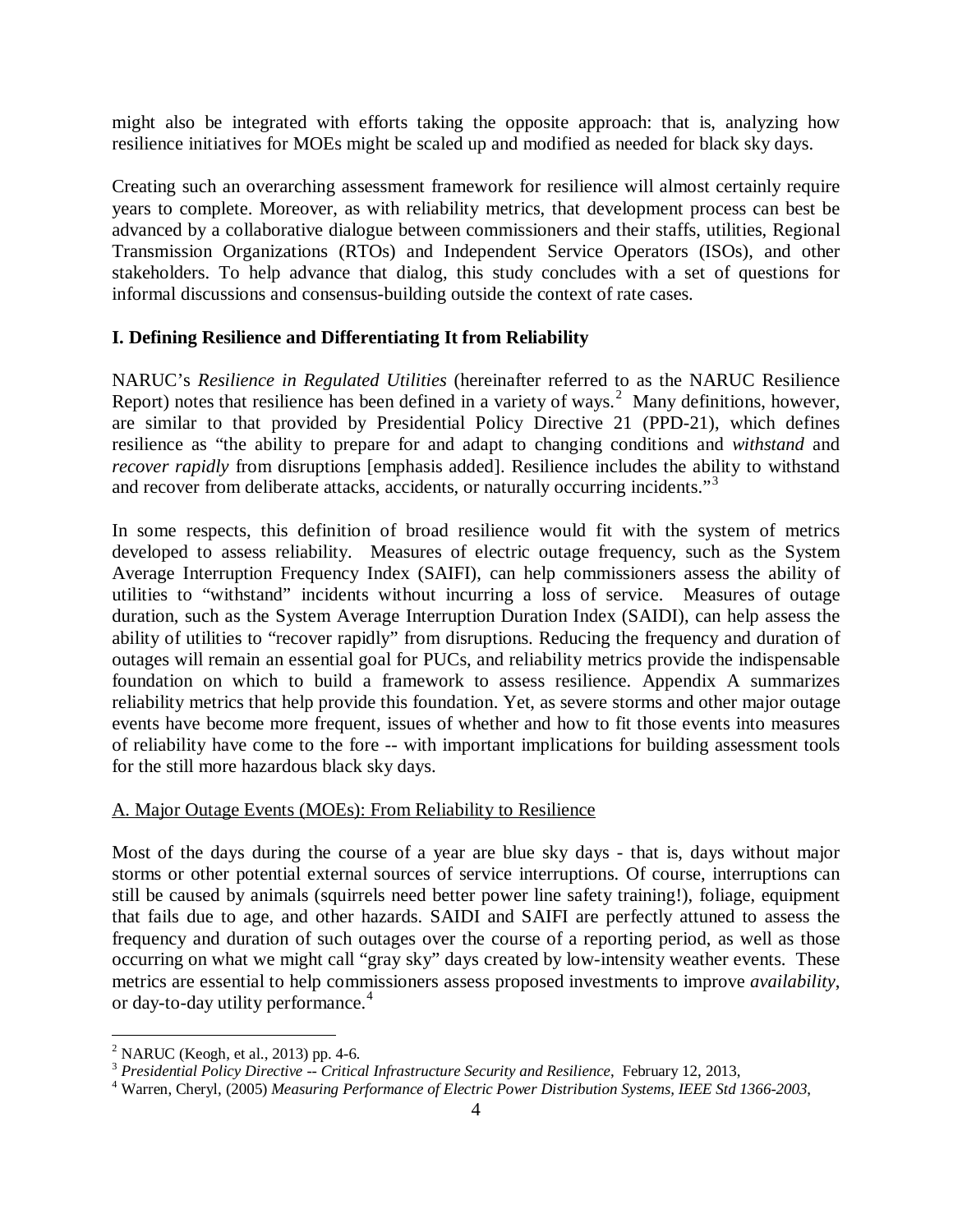In addition, however, a growing number of State PUCs require utilities to establish a separate reliability reporting category for Major Outage Events such as Hurricane Irene (2011), the Derecho Storms (2012), and Superstorm Sandy. The Institute of Electric and Electronics Engineers (IEEE) argues that segmenting reliability data into two distinct sets for review in this fashion offers important advantages. In particular, collecting data on MOEs facilitates the review of how utilities respond to crisis events, as opposed to reliability in the day-to-day operating environment that typifies a one year or multi-year assessment period.<sup>[5](#page-5-0)</sup>

Many states have yet to require their utilities to provide separate reporting on Major Outage Events. [6](#page-5-1) Moreover, for the states that do collect reliability data for MOEs, varying definitions exist for a "major" event. Some identify MOEs in terms of specific numbers of customer service interruptions. One such definition, for example, characterizes a major power outage as affecting at least 1,000 customers and entailing a total downtime of at least  $1,000,000$  customer hours.<sup>[7](#page-5-2)</sup> The problem with this definitional approach is that one size will not fit all: a state with a small population might categorize such an event as much more catastrophic than a state with ten times as many customers. Another approach is provided by the "2.5 Beta Methodology" provided in IEEE Standard 1366-2003. Under this definition, major event days occur when the daily System SAIDI exceeds a threshold based on historical outage data in the state.<sup>[8](#page-5-3)</sup> A number of State PUCs have also adopted threshold criteria for MOEs based on sustained outages that exceed a certain percentage of a utility's customers and/or or a specific number of customers who experience outages. California, for example, specifies that a major outage occurs when 10 percent of an electric utility's serviceable customers experience a simultaneous, non-momentary interruption of service. For utilities with less than 150,000 customers within California, a major outage occurs when 50 percent of the utility's serviceable customers experience such an interruption.<sup>[9](#page-5-4)</sup>

Regardless of definition, however, collecting reliability data on MOEs can allow commissioners to more clearly assess a key focus of resilience – that is, *recovery*, which reflects how quickly utilities can "bounce back" after disasters and restore service when a crisis occurs. Maryland, for example, has established requirements for MOE reporting that include not only average duration

<span id="page-5-0"></span> $<sup>5</sup>$  Warren (2005)</sup>

<span id="page-5-1"></span><sup>6</sup> Eto, Joseph, Kristina Hamachi LaCommare, Peter Larsen, Annika Todd, and Emily Fisher (2012). *An Examination of temporal trends in Electricity Reliability Based on Reports from U.S. Electric Utilities*, Ernest Orlando Lawrence Berkeley National Laboratory, Berkeley CA. January, 2012;

Rouse, Greg and John Kelly, (2011) *Electricity Reliability: Problems, Progress and Policy Solutions*, Galvin Electricity Initiative, February 2011,<br>
<sup>7</sup> McLinn, James, (2009) "Major Power Outages in the US, and Around the World," IEEE Reliability Society 2009

<span id="page-5-2"></span>Annual Technology Report, p. 1,

<sup>8</sup> Warren (2005)

<span id="page-5-4"></span><span id="page-5-3"></span><sup>&</sup>lt;sup>9</sup> California Public Utility Commission, *Public Order No. 166*, Maryland's reporting threshold for MOE's is set at events where: a) more than 10 percent or 1000,000, whichever is less, of the electric utility's Maryland customers experience a sustained interruption of service, and the restoration of service to any of these customers takes more than 24 hours; or b) the Federal, State or local government declares and official state of emergency in the utility's service territory. Maryland Public Service Commission, COMAR 20.50.01.03. B (27); Sustained outages exceed 10 percent of a company's customers or 100,000 customers, whichever is less. See COMAR 20.50.07.07; For an example of a State PPUC that sets utility-specific criteria for MOE's see State of New York Public Service Commission, *PSC Redefines Major Outages for Con Edison*, June 18, 2008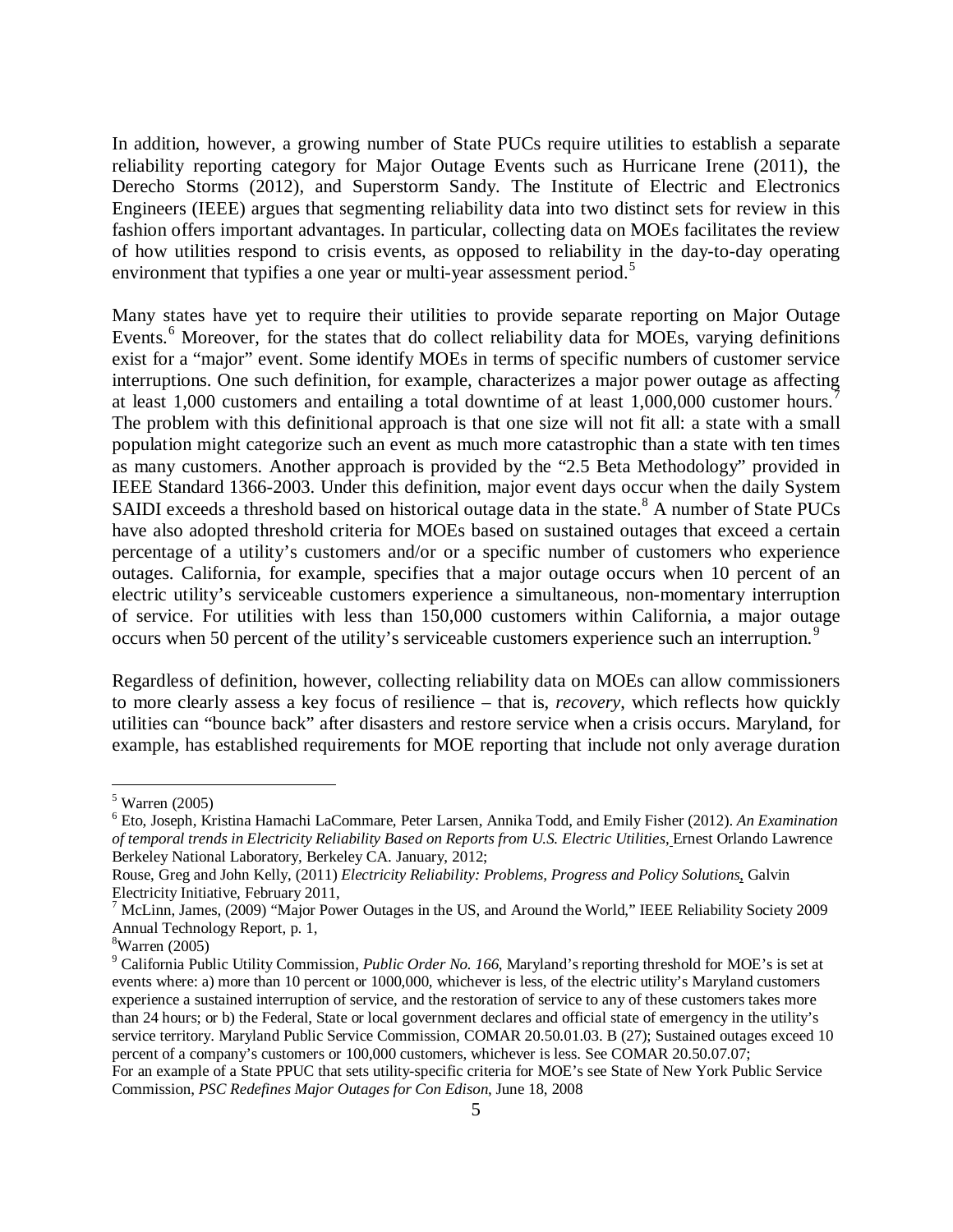of customer service interruption, but also more detailed data on factors that can help accelerate restoration, including information on the provision of outside assistance from other utilities.<sup>[10](#page-6-0)</sup> Some PUCs are also specifying service restoration requirements in Major Outage Events. Maryland's PSC has established the following requirement:

During each calendar year, a utility shall restore service within 50 hours, measured from when the utility knew or should have known of the outage to at least 95 percent of its customers experiencing sustained interruptions during Major Outage Events where the total number of sustained interruptions is less than or equal to 400,000 or 40 percent of the utilities total number of customers, whichever is less.<sup>1</sup>

#### B. Beyond Major Outage Events: Metrics for Black Sky Days

One feature shared by all current definitions of Major Outage Events is that they have no upper boundary -- no cutoff point that could help commissioners and utilities differentiate between events causing power outages for 10% of customers versus 90%. The IEEE's Distribution Reliability Working Group has found that this lack of an upper boundary creates problems for measuring utility performance. IEEE found that when companies applied the Beta Method threshold, unusually large, catastrophic events would distort overall measures of SAIDI performance. IEEEE is now developing methods for handling "extreme outlier days" so that performance measures are not "tainted" by such extreme events.<sup>[12](#page-6-2)</sup>

There are also vastly more important reasons to focus on extreme threats to the grid as a unique challenge for reliability and resilience. As will be explained in the next section, catastrophic events pose risks to the grid over and above those created by Major Outage Events, and will likely require the development of new risk management and resilience initiatives. The NARUC Resilience Report set the stage for this development effort by proposing to narrow the definition of resilience. The Report defines resilience as the "robustness and recovery characteristics of utility infrastructure and operations, which avoid or minimize interruptions of service during an *extraordinary and hazardous event*" [emphasis added].<sup>[13](#page-6-3)</sup> To build an assessment framework for extraordinary and hazardous events, which this study terms black sky events, it will be helpful to further clarify the definition of such events and differentiate them from Major Outage Events.

The best way to do so is to set an upper threshold for MOEs, above which events would be categorized as black sky/extraordinary and hazardous events. Two options exist to set such a threshold. The first would be to build on the Beta Method approach in IEEE Standard 1366, and identify black sky events when the daily System SAIDI exceeds a threshold (based on historical outage data in the State) much higher than the Standard set for the lower boundary of MOEs. A methodology of this kind may be able to provide a statistically valid and broadly applicable

<span id="page-6-1"></span><span id="page-6-0"></span><sup>&</sup>lt;sup>10</sup> Maryland Office of the Secretary of State. *Major Outage Event Reporting*,<br><sup>11</sup>Maryland Public Utility Commission, (2013). *Order No. 85385, In the Matter of the Electric Service Interruptions*<br>*in the State of Maryla* 

<span id="page-6-2"></span><sup>&</sup>lt;sup>12</sup> McDaniel, John, *Uses of IEEE 1366 and Catastrophic Days* <sup>13</sup> NARUC (Keogh, et al, 2013) p. 5

<span id="page-6-3"></span>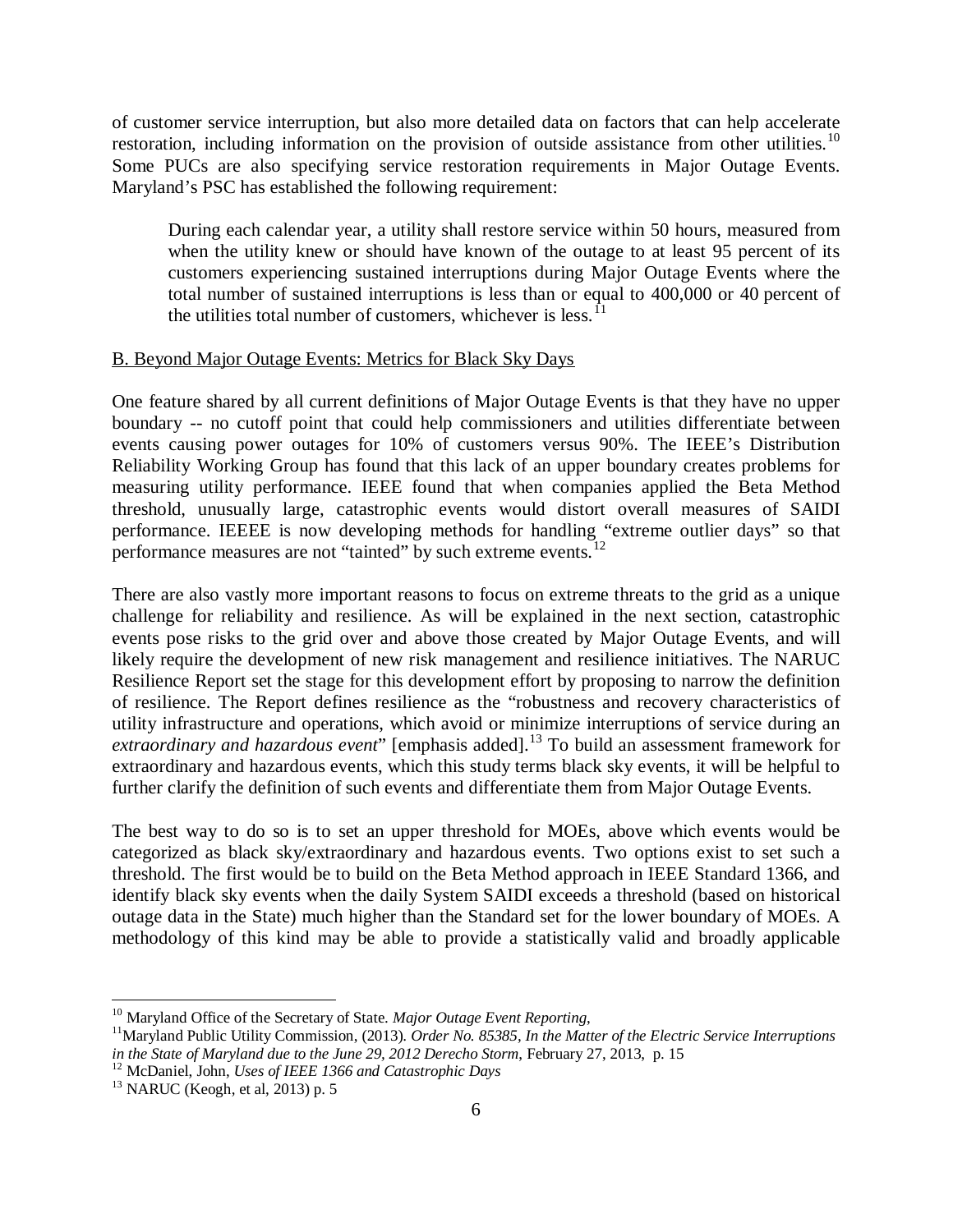threshold for black sky events, which would be especially useful to facilitate cross-State performance assessments. [14](#page-7-0)

A second option would be to establish a black sky threshold for specific utilities or States, based on a specified percentage of customers experiencing service interruptions and a specified duration for the outage. Defining black sky events as those where a minimum of 50 percent of customers lose power would easily put a number of recent severe storms into that category, depending on the duration criteria that were chosen. In the Derecho storm, for example, 77 percent of Pepco customers experienced outages during the peak of the Derecho Storm.<sup>[15](#page-7-1)</sup> Moving such outlier storms into the category of black sky events, versus keeping them in the MOE category, would help resolve the problem identified by the IEEE of having these storms "taint the data" for SAIDI reporting on major events.

Yet, if commissioners and utilities are interested in proactively exploring this issue, they may also want to consider setting the black sky threshold above the SAIDI levels experienced in the Derecho Storm, Sandy, or any other event experienced to date. Doing so would help focus analysis on the special resilience challenges and regulatory issues posed by the extraordinary and hazardous risks examined in the remainder of the paper. This study proposes to define black sky days as events where more than 90% of a utility's customers experience outages of more than 25 days. This definition would create a threshold well above any recent weather event by combining the most severe characteristics of both Sandy and Hurricane Katrina -- what might be termed the "Santrina" benchmark.<sup>[16](#page-7-2)</sup>

Specific threshold components:

- *Percentage of customers without power*. In Superstorm Sandy, utilities such as the Long Island Power Authority (LIPA) faced extraordinarily large-scale outages, with the utility estimating that 90% of its 1.1 million customers lost power at the peak of the event.<sup>[17](#page-7-3)</sup> The proposed definition of back sky days would be for events that exceed this 90% level.
- *Event duration*. Measured by how many days it took to restore service to 95% of customers, Hurricane Katrina (2005) was a more extreme event than Sandy. LIPA and other New York utilities restored power to 95% of its customers 13 days after Sandy made landfall.[18](#page-7-4) After 23 days in Katrina, only 75% of customers had their power

<span id="page-7-0"></span><sup>&</sup>lt;sup>14</sup> Note, however, that after examining a number such options to identify catastrophic events, an IEEE working group found that thus far "no objective method has been devised that can be applied universally." That working group recommended instead that the threshold for catastrophic events should be determined on an individual company basis by regulators and utilities. McDaniel, (p. 15)

<span id="page-7-3"></span><span id="page-7-2"></span>

<span id="page-7-1"></span><sup>&</sup>lt;sup>15</sup> Maryland PSC, *Order No.* 85385, p. 9.<br><sup>16</sup> I offer special thanks to Christina Cody of NARUC for suggesting this term.<br><sup>17</sup> Long Island Power Authority (LIPA), (2013) *Presentation: Investor Update Conference Call*,

<span id="page-7-4"></span>LIPA, (2012) "LIPA Completes Restoration to 95% of Homes and Businesses that are safe to Receive Power," November 11, 2012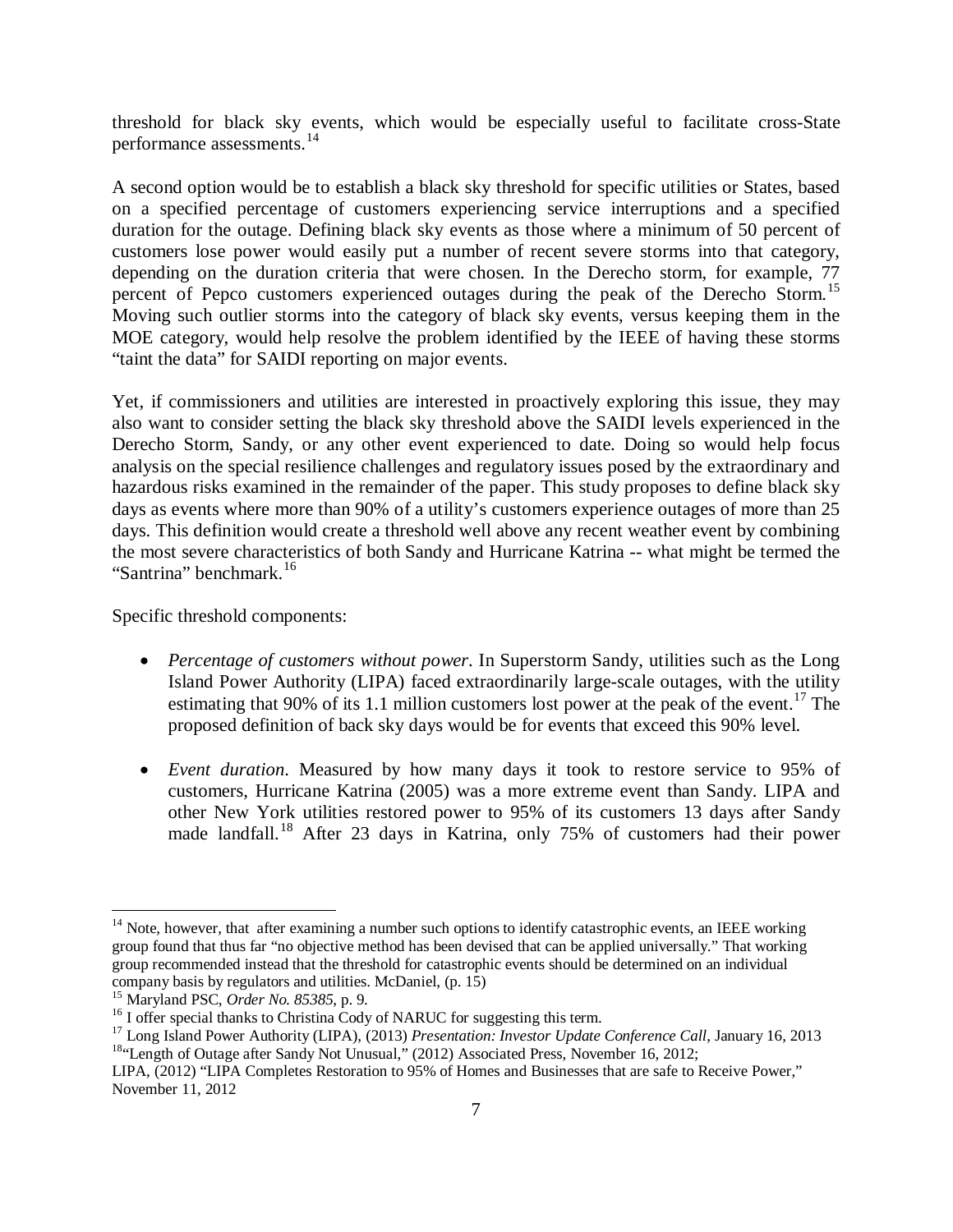restored before Hurricane Rita struck the affected area and created additional outages. The proposed definition for black sky days would be 25 days or more.<sup>[19](#page-8-0)</sup>

#### **II. Black Sky Risks and Resilience Challenges**

Across the Federal Government and in a growing number of States, emergency management leaders are shifting their preparedness efforts towards events "worse than Sandy." The Federal Emergency Management Agency (FEMA), which leads Federal disaster response efforts when States request assistance, has helped drive this new focus on catastrophic events. FEMA Administrator Craig Fugate emphasizes that "We need to understand that as bad as Sandy was, that may not be the benchmark that we need to limit ourselves to. There are threats and potential disasters that could be even larger."[20](#page-8-1) Administrator Fugate has made planning and preparing for such catastrophes a top priority for the Agency. $21$ 

FEMA is partnering with States across the nation to build plans for catastrophic events, many of which focus on the specific hazards in that State that pose the greatest risk -- that is, 1) hazards that are most *likely* to strike; 2) are hazards to which the State is especially *vulnerable*; and 3) are hazards that would have most devastating *consequences* should an event occur. California has three such plans for region-specific hazards from South to North: the Southern California Catastrophic Earthquake Response Plan, the Bay Area Readiness Response Plan, and the Cascadia Earthquake and Tsunami Response Plan.<sup>[22](#page-8-3)</sup> Hawaii, Florida, and many other States are also building hazard-specific plans for events more destructive than they have ever before experienced. $^{23}$ 

Many of these hazards pose risks of creating long-term, wide area outages at "Santrina" level or above -- i.e., where at least 90 percent of a utility's customers have lost power for at least 25 days. The New Madrid Seismic Zone exemplifies these risks. The New Madrid fault roughly parallels the Mississippi River, and produced of a 7.7 earthquake in 1812. A recurrence of that earthquake today (which was the focus of a 2011 National Level Exercise) would damage or destroy many hundreds of electric substations, high voltage transformers and transmission lines, generators, and other grid components over a multi-state region including Illinois, Indiana, Missouri, Arkansas, Kentucky, Mississippi, Tennessee, and potentially other States.<sup>[24](#page-8-5)</sup> The Department of Energy assessed that such an event would not only disrupt power in the New Madrid region but far beyond, with outages potentially affecting 100-150 million people across

<span id="page-8-2"></span>

<span id="page-8-1"></span><span id="page-8-0"></span><sup>&</sup>lt;sup>19</sup> "Length of Outage after Sandy Not Unusual" (AP, 2012)<br><sup>20</sup> Miles, Donna. Northcom, "FEMA Build on Hurricane Sandy Response Lessons," January 14, 2013<br><sup>21</sup> "Planning and preparing for catastrophic disasters is a top p *<sup>2013</sup>*, 22 California Governor's Office of Emergency Services, *Catastrophic Planning*. <sup>23</sup> Federal Emergency Management Agency (FEMA), FEMA, (2009) "Hawaii State Civil Defense Sign Catastrophic

<span id="page-8-3"></span>

<span id="page-8-4"></span>Plans into Operation," September 2, 2009; Florida Division of Emergency Management, (2011) *Catastrophic* 

<span id="page-8-5"></span><sup>&</sup>lt;sup>24</sup> Mid America Earthquake Center, (2009) *Impact of New Madrid Seismic Zone Earthquakes on the Central USA*, *Vol. 1*, October 2009,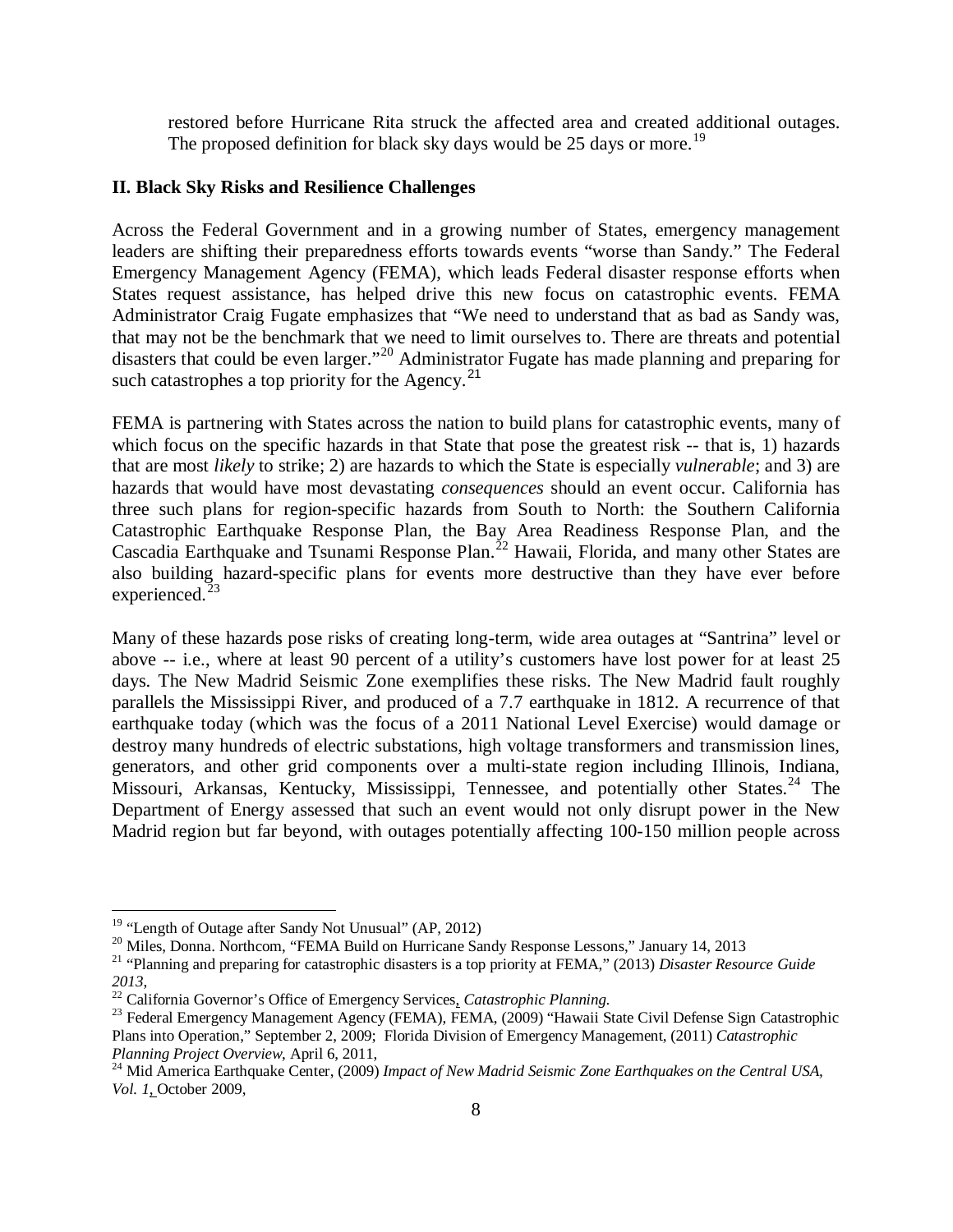the Northeast, Southeast and Midwest United States.<sup>[25](#page-9-0)</sup> The DOE report also found that the earthquake would cause breakages in ten interstate natural gas pipelines and damage oil pipelines and coal railway distribution systems as well. [26](#page-9-1) Severe damage would also occur to the infrastructure on which utility power restoration crews depend on to repair or replace damaged equipment, including communications systems, gasoline and diesel fuel distribution systems, and critical bridges and roads, as well as "lifeline" infrastructure such as hospitals and water systems.<sup>[27](#page-9-2)</sup>

In addition to these State- and region-specific hazards, power distribution systems in *all* States are at potential risk to nationwide hazards from both natural and manmade threats. Two studies commissioned by the North American Electric Reliability Corporation (NERC) are especially valuable for assessing these risks: *High-Impact, Low-Frequency Event Risk to the North American Bulk Power System (2010),* and *Severe Impact Resilience: Considerations and Recommendations (2012).[28](#page-9-3)* Both studies focus on risks with the potential to cause catastrophic impacts on the electric power system, but which either rarely occur or (in some cases) have not yet struck but may do so in the future. These risks include coordinated cyber, physical, and blended attacks; the electromagnetic pulse effects created by the high-altitude detonation of a nuclear weapon; and major natural disasters like earthquakes, tsunamis, large hurricanes, pandemics, and geomagnetic disturbances (GMD) caused by solar weather.

More recently, the Department of Energy and Executive Office of the President have issued studies examining how climate change will create risks of increasingly severe storms and other hazards to grid resilience.<sup>[29](#page-9-4)</sup> Following the direction by the Federal Energy Regulatory Commission that NERC propose reliability standards for GMD on the bulk power system, attention is also growing to the potentially catastrophic risks posed by such events.<sup>[30](#page-9-5)</sup> Disagreement persists over the degree to which a GMD event would cause physical damage to high voltage transformers and other critical grid components. However, after assessing the overall risks posed by GMD events on the scale of the Carrington event that occurred 154 years ago, Lloyds of London and other reinsurance companies have concluded that insurers face potentially massive exposure to business interruption and other claims. The Lloyd's study finds that while the probability of a Carrington-level event is relatively low at any given time, it is almost inevitable that one will occur eventually. The study also concludes that the total U.S.

<span id="page-9-0"></span> <sup>25</sup> US Department of Energy, (2010) *DOE New Madrid Seismic Zone Electric Utility Workshop Summary Report*. August 25, 2010, pp. 2-4. Note that the DOE assessment was based on the simultaneous occurrence of both the New Madrid and Wabash faults<br><sup>26</sup> DOE, (2010) pp. 4-7.

<span id="page-9-2"></span><span id="page-9-1"></span><sup>&</sup>lt;sup>27</sup> Mid America Earthquake Center, Impact of New Madrid, and Central United States Earthquake Consortium, (2011). *CUSEC After-Action Report (AAR)*, pp. 50-1 <sup>28</sup> North American Electric Reliability Corporation (NERC), (2010) *High-Impact, Low-Frequency Event Risk to the* 

<span id="page-9-3"></span>*North American Bulk Power System*, June 2010; NERC, (2012) *Severe Impact Resilience: Considerations and Recommendations*, <sup>29</sup> Department of Energy, (2013) *U.S. Energy Sector Vulnerabilities to Climate Change and Extreme Weather*, July

<span id="page-9-4"></span><sup>2013;</sup> Executive Office of the President, (2013) *Economic Benefits of Increasing Electric Grid Resilience to Weather Outages, August 2013.*<br><sup>30</sup> Federal Energy Regulatory Commission, (2013) *Reliability Standards for Geomagnetic Disturbances*, May 16,

<span id="page-9-5"></span><sup>2013</sup>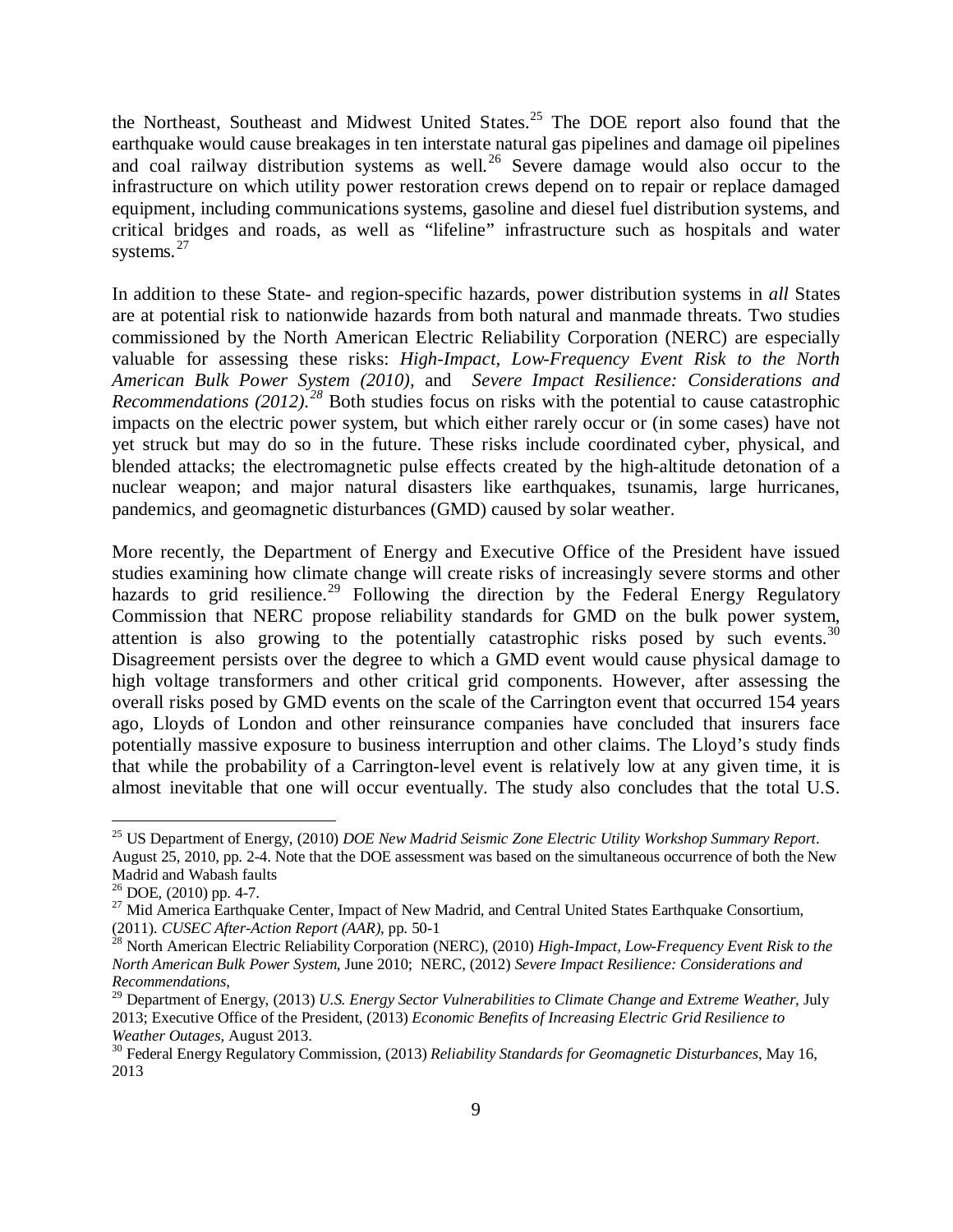population at risk of extended power outage in such a GMD event is between 20-40 million, with outage durations of 16 days to 1-2 years.<sup>[31](#page-10-0)</sup>

Taken together, such events pose a characteristic set of potential consequences and power restoration challenges of black sky events. These distinguishing characteristics help clarify the special problems that assessment frameworks for black sky resilience will need to encompass, and (paired with data on event likelihood and vulnerability) can also help build an enterprise risk management approach for such events. Key potential consequences and power restoration challenges:

- *Massive, multi-state damage to critical power generation, transmission and distribution components*. Note that black sky events will likely cause such damage not only to distribution systems, but also to power generators and the high voltage transmission lines that are under the regulatory jurisdiction of FERC (versus PUCs), and are essential to distribution system functionality. Equipment repair and replacement challenges for very wide-area events -- which industry now terms "National Response Events" (NREs)<sup>[32](#page-10-1)</sup> -could entail extraordinary challenges for mutual aid, especially in responding to nontraditional threats such as coordinated cyber and/or kinetic attack. Large scale damage to high voltage transformers other difficult-to-replace grid components would create further challenges for restoration and resilience.
- *Disruption of energy infrastructure essential for fueling the grid.* In major earthquake or many other black sky events, interdependent infrastructure and systems essential for power generation (such as natural gas pipelines, water, transportation, communications, public health and safety, and other systems) might not only be disrupted by electricity outages, but would also suffer physical devastation on a multi-state scale. This damage would create a second contributor to event duration, over and above the damage to the electrical system.
- *Disruption of infrastructure critical for power restoration operations*. The infrastructure sectors most vital to support power restoration could themselves be severely disrupted. Destruction of cell towers and other communication system components would have an especially significant impact in this regard. Damage to roads and bridges essential to move utility crews and replacement grid components would further impede restoration operations, as would damage to the other supporting infrastructure on which they rely (such as the availability of fuel for utility vehicles). This downstream damage constitutes a third component of the overall restoration challenge.
- *Loss of emergency power to critical facilities and functions*. Hospitals, water and wastewater infrastructure, emergency operations centers, nursing homes, centralized food and pharmaceutical distribution nodes, and other facilities essential for public health and

<span id="page-10-0"></span> <sup>31</sup> Lloyd's, Atmospheric and Environmental Research Inc., (2013) *Solar Storm Risk to the North American Electric Grid,* , 2013, p. 4 and *passim.*<br><sup>32</sup> Edison Electric Institute, (2013) "*Overview of the electric Power Industry's Mutual Assistance Process During a* 

<span id="page-10-1"></span>*National Response Event*, November 2013,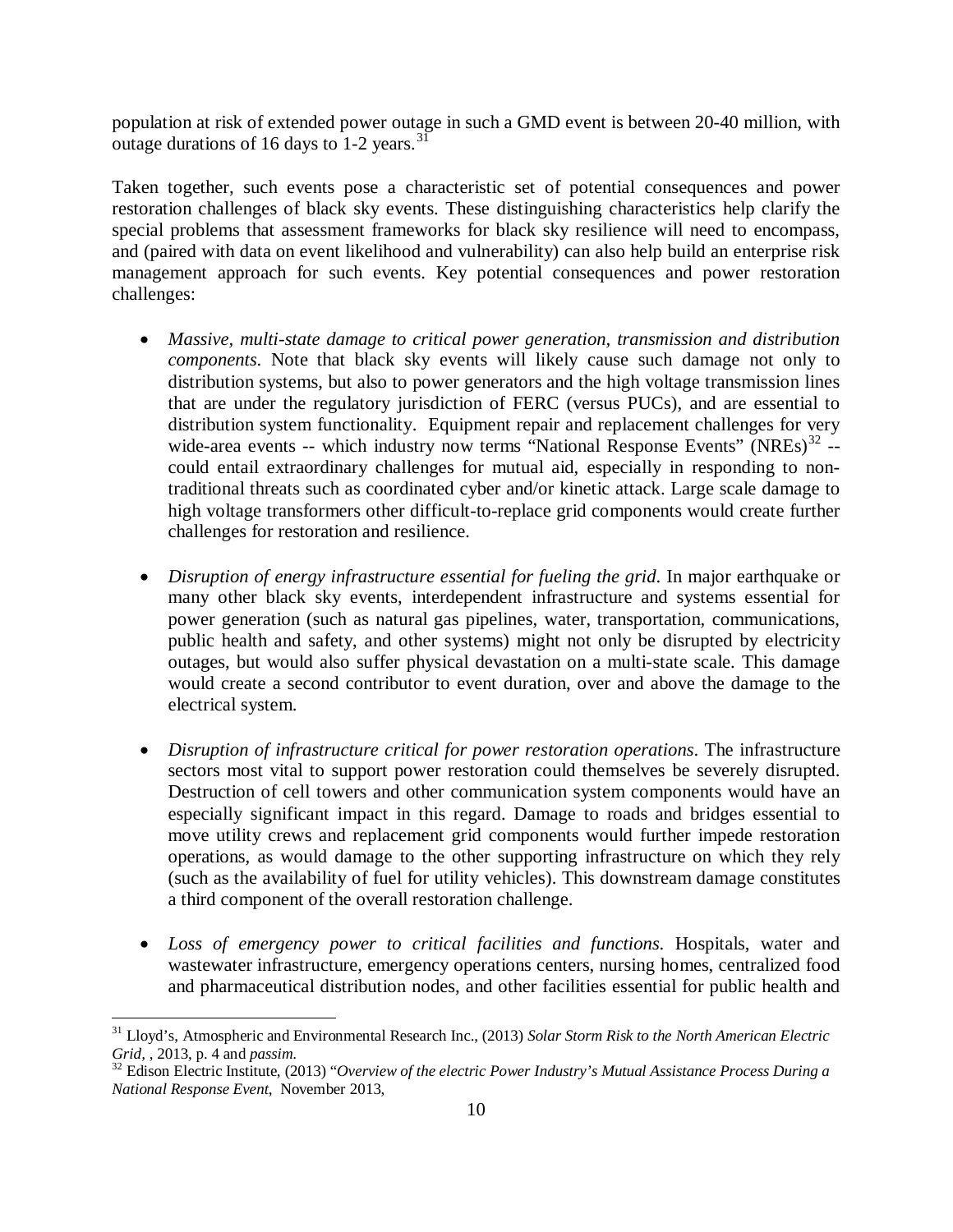safety typically have emergency power generators and fuel stored on-site to power them. In a long duration, wide-area outage, however, these critical facilities would be disrupted as generators failed and demands for emergency fuel resupply outstripped supply (especially if fuel distribution systems were themselves disrupted). The Nuclear Regulatory Commission and its industry partners have made special arrangements to ensure that their emergency power needs can be met. However, chemical plants and other at-risk facilities could also pose risks to nearby population centers as emergency power generators and fuel supplies for them came under stress. And of course, as was highlighted in Fukushima, radiological or chemical events (and perhaps even the perceived possibility of such an event occurring) would greatly magnify the difficulties of power restoration and further lengthen outage duration.

• *Extraordinary Political Pressures*. Black sky events would also create a supercharged political environment for power restoration operations. Indeed, a black sky event will be the signature political crisis for every elected official in the affected region. Federal, state and local leaders will create urgent and incessant demands for information on Estimated Time of Restoration (ETRs), restoration priorities, and how scarce restoration resources are being allocated. Commissioners and utilities can expect that leadership engagement - - from the U.S. President on down -- would be vastly greater than even in Sandy-scale events, with attendant problems for setting and communicating ETRs and managing other crisis-driven restoration issues.

#### **III. Initiatives to Assess and Strengthen Resilience: Preliminary Steps**

State Commissions will need to decide for themselves if exploring preparedness against the worst effects of black sky days is worthwhile. Many PUCs and utilities are already taking major steps to strengthen preparedness for Sandy or Derecho-scale major event outages.<sup>[33](#page-11-0)</sup> However, to assess and incentivize proposals to build resilience against black sky days, commissioners and their staffs may want to further extend the range of their analysis and the scope of their interagency relationships. This section proposes that commissioners and utilities discuss how to do so along three lines of effort: 1) the development of additional assessment priorities and tools; 2) the creation of deeper partnerships with emergency management leaders and State officials responsible for energy assurance; and 3) the adaptation of enterprise risk management techniques to account for black sky days; and 4) the creation of new analytic approaches to assess the costeffectiveness of initiatives targeted on these extreme and hazardous events.

<span id="page-11-0"></span> <sup>33</sup> For a comprehensive summary of these utility initiatives, see Edison Electric Institute, (2013) *Before and After the Storm*, January 2013; For additional proposed initiatives, including those timed to "smart gird" modernization, see The Gridwise Alliance, (2013) *Improving Electric Grid Reliability and Resilience Lessons Learned from Superstorm Sandy and other Extreme Events*, June 2013;

New York State 2100 Commission, (2012) *Recommendations to Improve the Strength and Resilience of the Empire State's Infrastructure*, November 2012; and the Office of Governor martin O'Malley, (2012) *Weathering the Storm: Report of the Grid Resiliency Task Force*, September 2012; Examples of Public Utility Commission order to improve resilience include the State of New Jersey Board of Public Utilities, (2013) *In the Matter of the Board's Review of the Utilities' Response to Hurricane Irene*," January 23, 2013; And Maryland Public Utility Commission, *Order No. 85385*, p.4 and p.17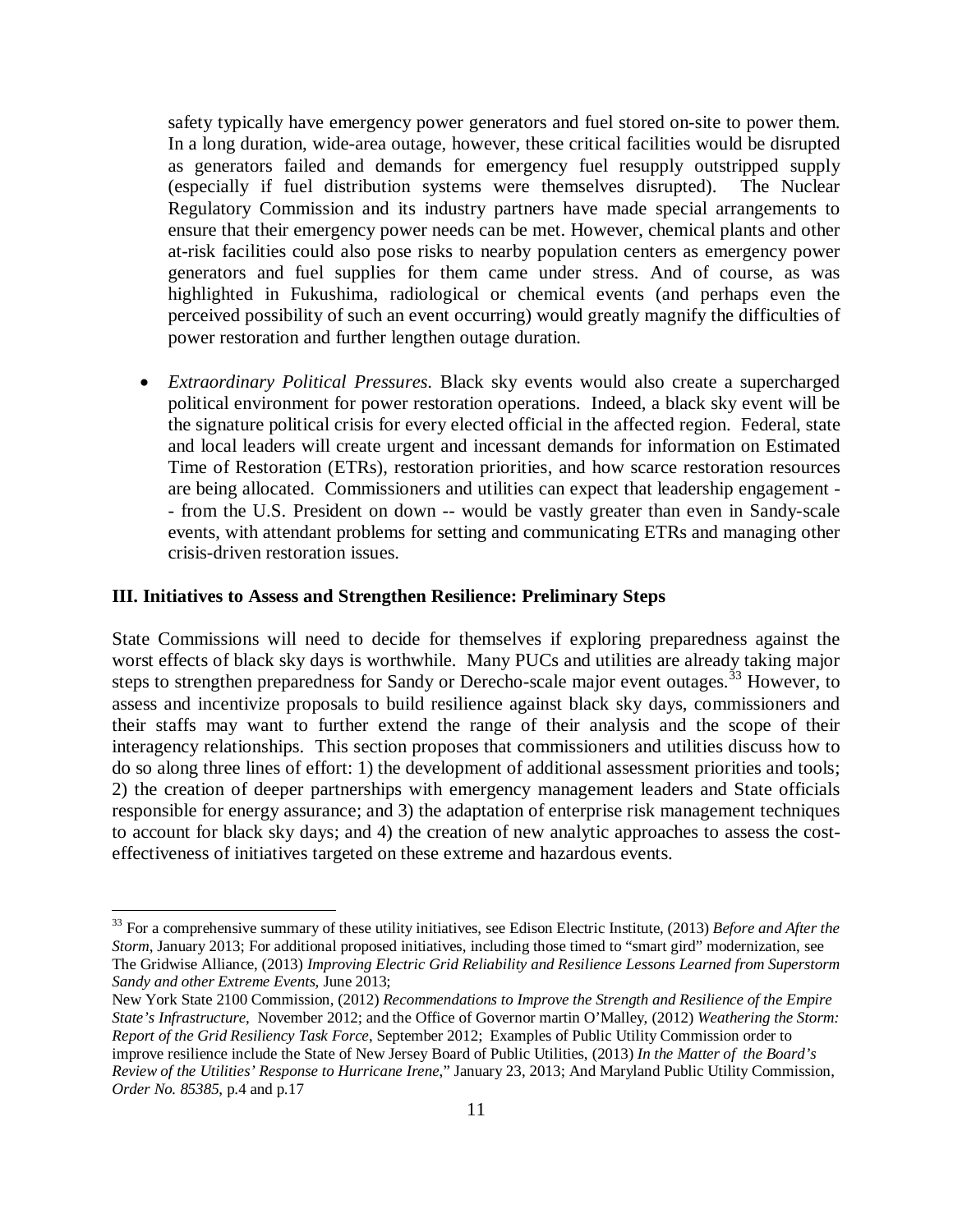## A. Supplementing SAIFI, SAIDI, and CAIDI: New Priorities and Requirements for Assessing Resilience

As a measure of the frequency of power outages, SAIFI will be useful for certain extraordinary and hazardous threats. In particular, since electric power systems undergo near-constant probing by prospective attackers, and since the cyber weapons available to them continue to grow in potential destructiveness, it will be important to assess the frequency with which future computer network attacks (CNAs) create electric outages. That same assessment value helps justify the inclusion of outage avoidance in the definition of resilience.

Against a New Madrid earthquake or equivalently catastrophic event, however, it will be impossible to avoid power outages, and spending money to pursue such a goal would require limitless rate increases. The more appropriate objective for resilience will be to minimize service interruptions. Even limited progress in achieving that goal could have enormous benefits, since threats to public safety and the economy will rapidly escalate as emergency supplies become problematic. In theory, SAIDI could measure overall outage duration even in extraordinary and hazardous events. So could the Customer Average Interruption Duration Index (CAIDI), which helps assess the impact of an outage on an average customer by dividing how long each customer experiences an outage by how often they experience one. In practice, however, many States exclude longer duration events from SAIDI and other reliability metrics because including them would distort assessments of utility performance during normal operating days. An initial step that commissioners may want to make to adapt these reliability metrics for resilience purposes is to separate assessments of utility performance in catastrophic events versus blue sky and major outage events.<sup>[34](#page-12-0)</sup>

For the much longer-term effort needed to identify and fill gaps in assessment tools for black sky events, commissioners and utilities may want to start by accounting for the special problems these events will create for power restoration, and by broadening their analysis beyond what a typical rate case would encompass. Moving into these areas of analysis could take some State PUCs beyond what is provided for in their existing regulatory processes and statutory authorities; those PUCs will need to carefully consider whether and how to pursue such an expanded role. To set the stage for considering such issues, and to help provide the basis for informal discussions with utilities on black sky assessment and investment priorities, topics to examine should include:

• *Assessments of power restoration requirements*. In an extraordinary and hazardous event, where N-1 or N-2 analysis will be inadequate for assessing requirements to mitigate damage to distribution system components, scaled-up analysis of such requirements (to N-20 or beyond) will be essential. Ongoing FEMA Region planning for Region-specific catastrophic hazards can help provide a basis for such analysis. New analytic techniques, particularly network analysis, may also help provide more effective assessments of requirements for replacement components, system redundancy options, and operational measures to mitigate the effects of damaged equipment in distribution systems (and

<span id="page-12-0"></span> <sup>34</sup> Warren (2005), pp. 18-20; NARUC (Keogh et. al, 2013) pp. 7-8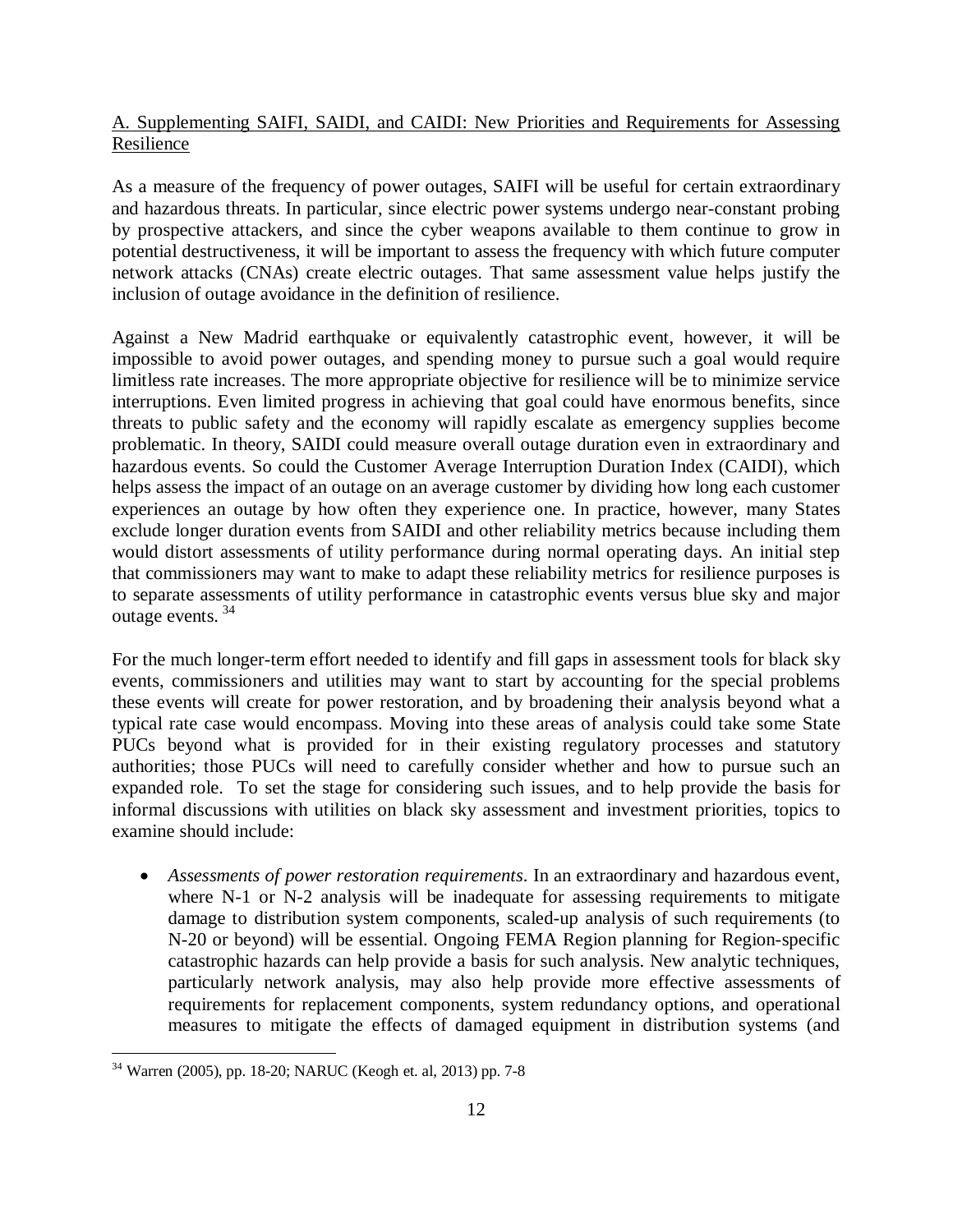perhaps also at least some consideration of bulk power system generation and high voltage transmission issues). The analysis should also include mitigating the risks posed by the disruption of the energy infrastructure on which the electric system depends, and the communications and other infrastructure critical for restoration. These assessments will help commissioners determine which investments will be most cost-effective in reducing event duration. Finally, given the dependence of distribution systems on bulk power system generation and high voltage transmission assets, and the risk that these assets may by severely damaged in a black sky event, commissioners may need to further broaden the scope of their resilience analysis to consider such issues.

- *Black Start.* As a further step towards looking "under the hood" of resilience requirements, commissioners may also want to discuss with utilities how they will use black start generators to launch the restoration of grid functionality, and better understand the "cranking path" that the utility will follow. Extraordinary and hazardous events may disrupt those paths and damage black start generators. During the past decade, the retirement of coal-fired power plants and stringent EPA regulations have helped spur a decline in black start capabilities for electricity and fuel systems in many regions. A large number of utilities are now in the process of strengthening their capacity to conduct black start operations. Analyzing requirements for such capabilities, and for emergency fuel and other supporting components of black start systems, could help commissioners determine whether additional investment in this realm would have significant riskreduction benefits. Such an analysis may also require commissioners to look beyond distribution system issues and also examine bulk power system factors (potentially involving assets located in other States).
- *Assessments of mutual assistance mechanisms*. The Regional Mutual Assistance Group (RMAG) system provides a proven, highly effective system by which utilities can support each other with utility crews and other assets. Many municipal power systems and electric cooperatives also have strong mutual support arrangements. The Spare Transformer Equipment Program (STEP) and other mechanisms to share critical grid components between utilities further strengthen their ability to speed power restoration in large-scale power interruptions. Yet, as noted in a 2013 NARUC Resolution on major outage-triggering events, events of the scale of Sandy and beyond will require an even stronger resource sharing and allocation system (and, potentially, supporting efforts by State transportation agencies and other departments).<sup>[35](#page-13-0)</sup> Under the leadership of the Edison Electric Institute, utilities are now developing major improvements to the RMAG system that will scale it for National Response Events. Commissioners would benefit from assessment tools that help them examine how proposed improvements to mutual assistance mechanisms can shorten restoration times in their States, and the degree to which cyber-related hazards and other non-traditional threats may render these mechanisms problematic.

<span id="page-13-0"></span> <sup>35</sup>NARUC, (2013) *Resolution on Electric Utility Industry-Wide Response to Major Outage-Triggering Events*, 20 November 2013,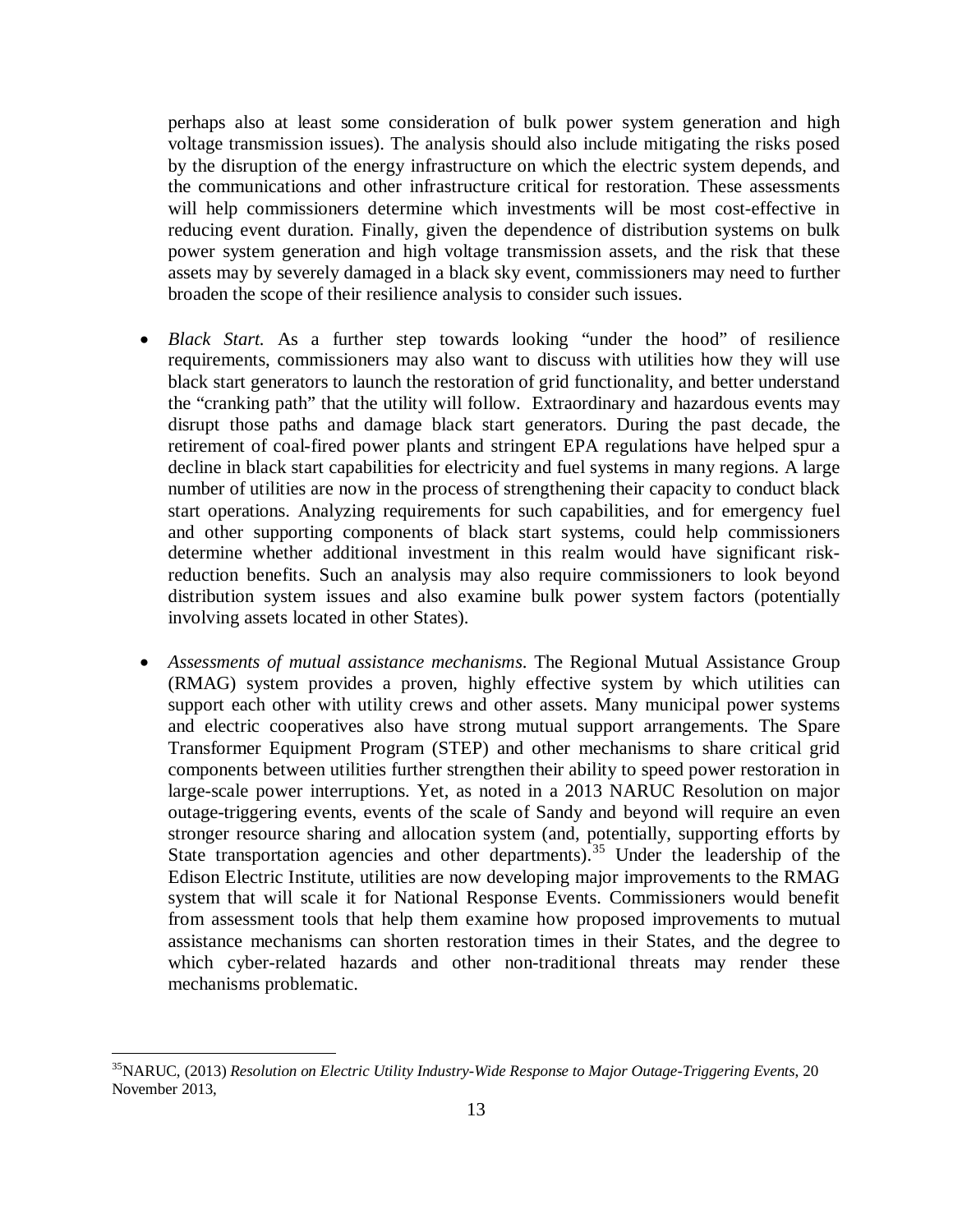- *Assessing and incentivizing other operational improvements.* A growing number of States are encouraging utilities to adopt the Incident Command System (ICS) for event management and response.<sup>[36](#page-14-0)</sup> ICS offers a proven, standardized, and highly effective way to organize infrastructure restoration operations when multiple organizations and agencies must coordinate their efforts (as would certainly be the case in a black sky event). Other ways to make operational improvements for resilience are proposed in NERC's *Severe Impact Resilience.* That study examines a range of operational measures to mitigate the effects of a catastrophic event on the bulk power system, including innovative ways to reroute power flows around damaged equipment and the development of new strategies for load shedding. Some of these operational measures might be adapted to strengthen distribution system resilience for black sky events.
- *Applying new technologies*. The Edison Electric Institute's report *Before and After the Storm* identifies a number "smart grid" technologies (including smart meters) that can speed power restoration by providing better situational awareness of outage locations and more effective real time monitoring of the grid.<sup>[37](#page-14-1)</sup> Phasor measurement units may prove to be especially helpful in this regard. Gathering additional data on their actual effectiveness in reducing event duration in MOEs and other outages, and prioritizing the development of technologies tailored for long term/wide area service interruptions, could provide major resilience benefits for black sky days.
- *Prioritized restoration plans and guidelines.* In extraordinary and hazardous events, it may not be possible to restore power simultaneously to all the priorities that exist within a given service area. Special needs populations, police departments, life-sustaining infrastructure, and other critical customers will be increasingly at risk as emergency generators and fuel for them fall short of requirements. PUCs vary greatly in the degree to which they are briefed on utility restoration priorities, guidelines, and criteria for classifying customers. As part of the resilience focus on minimizing the impact of interruptions of service, commissioners and their staffs may want to examine these guidelines in greater detail, and perhaps even offer recommendations on them. They should also consider engaging with key customers who operate critical infrastructure that depend on reliable electricity in order to better understand the cascading effects on communities and the State associated with a long-term outage.
- *Preparedness against novel response challenges.* Non-traditional threats could require power restoration plans and capabilities very different from those that industry has developed for hurricanes, ice storms and other familiar hazards. Cyber threats exemplify this challenge. For investments to prevent and protect against cyber attacks, NARUC's *Cybersecurity for State Regulators 2.0* provides a comprehensive set of criteria and recommended actions (from a wide variety of sources) for PUCs to use as assessment tools.[38](#page-14-2) Cyber response assessment criteria and best practices are much less well

<span id="page-14-0"></span><sup>&</sup>lt;sup>36</sup> The State of New Jersey Board of Public Utilities, (2013) *In the Matter of the Board's Review of the Utilities' Response to Hurricane Irene*, January 23, 2013

<span id="page-14-2"></span><span id="page-14-1"></span><sup>&</sup>lt;sup>37</sup> Edison Electric Institute, (2013). *Before and after the Storm*,<br><sup>38</sup> NARUC, (2014) *Cybersecurity for State Regulators 2.0*, February 2014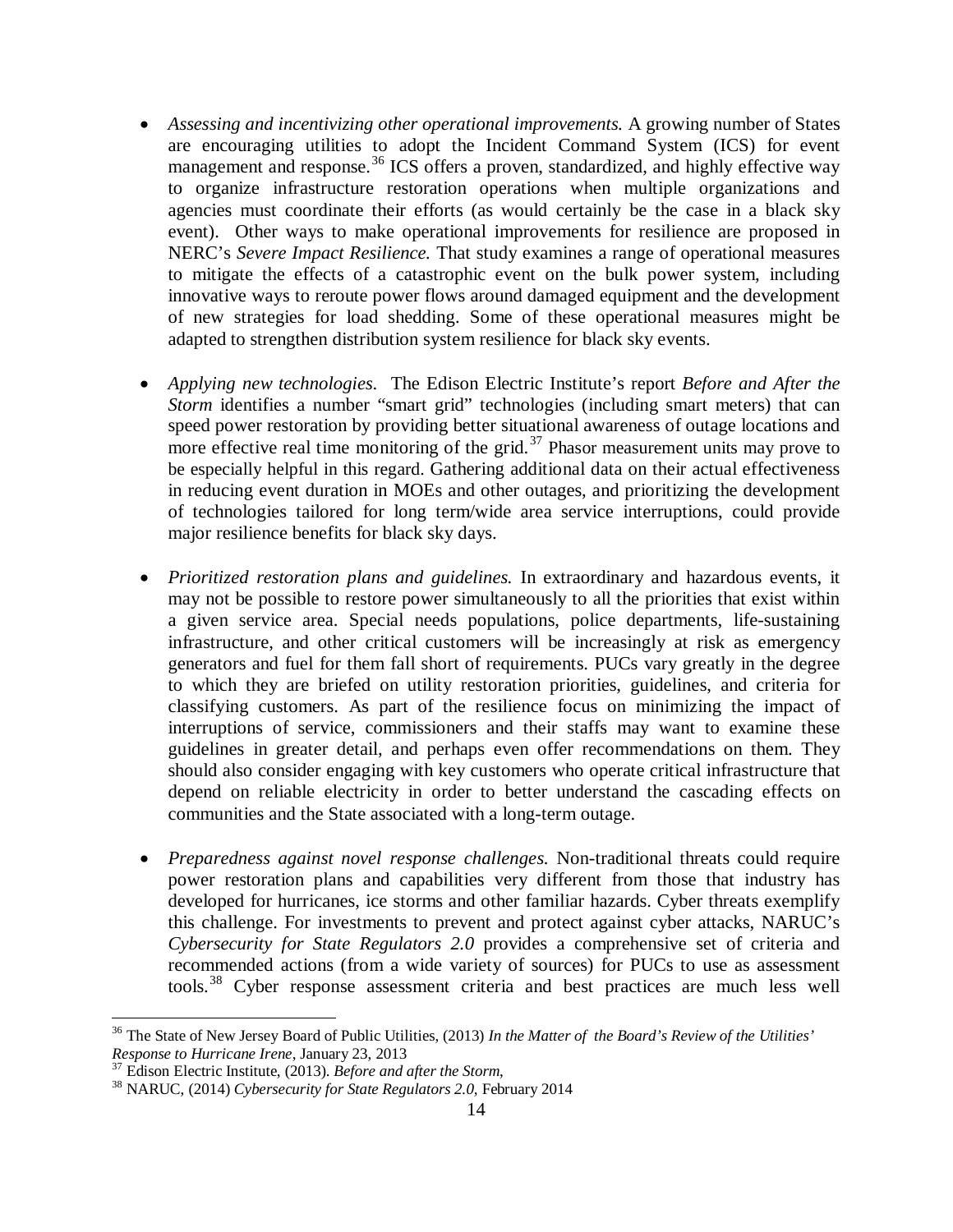developed. Indeed, responding to a cyber attack, for example, could require the cleanup of malware though operations entirely different from typical utility crew restoration operations, and from traditional mutual assistance support. Other non-traditional hazards may also require specialized, supplementary plans for power restoration. For example, the risk of terrorist attacks against crews in a coordinated, Metcalf-style kinetic attack on critical grid components would require security support completely unlike that provided by law enforcement or National Guard personnel in previous events.

#### B. New Partnerships

State Commissions and companies engaging in risk-oriented assessments of whether (and how much) to prepare for the highest impact events may want to explore how they can leverage the existing efforts and resources of other agencies, entities, and stakeholders. Developing and assessing resilience initiatives for black sky days may require much deeper collaboration with State and Federal emergency management leaders and energy officials, and -- in some cases - with their counterparts in Canada and Mexico. Of course, these officials have powerful incentives of their own to strengthen collaboration with PUCs and utilities. Utility commissioners can play a decisive role in strengthening preparedness against black sky days; reliability-based investments, prudently chosen, may be able to greatly reduce the overall duration of service interruptions and the threats they pose to public health and safety. But in many states, such collaborative efforts remain limited. Too many "stovepipes of excellence" exist; emergency managers are striving to create increasingly rigorous catastrophic response plans, and PUCs and utilities are making equally strong efforts to strengthen grid resilience against severe hazards, but only rarely are these efforts integrated.

To help States mitigate the risks that extraordinary and hazardous events will pose to their energy systems, the Department of Energy's Office of Electric Delivery and Energy Reliability provides a range of activities to support State and local energy assurance planning and emergency response operations.<sup>[39](#page-15-0)</sup> The National Association of State Energy Officials (NASEO) has also partnered with DOE and NARUC to advance a range of initiatives that can help provide a foundation to build preparedness against extraordinary and hazardous events.<sup>[40](#page-15-1)</sup> Later sections of this report will recommend specific ways that commissioners and their staffs can deepen their collaboration with emergency managers and Federal and State energy officials to advance such efforts.

As Commissioners and utilities deepen their partnerships with State and local emergency managers to prepare against black sky events, the National Response Framework and Emergency Support Function 12 (Energy) provide the crucial starting point to examine how power restoration can become an integrated part of overall disaster response planning and operations.<sup>[41](#page-15-2)</sup>

<span id="page-15-0"></span><sup>&</sup>lt;sup>39</sup> Department of Energy, *State and Local Energy Assurance Planning*, at http://energy.gov/oe/services/energy-assurance/emergency-preparedness/state-and-local-energy-assurance-planning.

<span id="page-15-1"></span><sup>&</sup>lt;sup>40</sup> National Association of State Energy Officials (NASEO) and NARUC, State Energy Assurance Guidelines, December 2009, at http://www.naruc.org/Publications/State\_Energy\_Assurance\_Guidelines\_Version\_3.1.pdf.

<span id="page-15-2"></span><sup>&</sup>lt;sup>41</sup> Federal Emergency Management Agency (FEMA), (2013). *National Response Framework: Second Edition*, May 2013; and Federal Emergency Management Agency (FEMA), (2008). *Emergency Support Function #12 – Energy Annex,* January 2008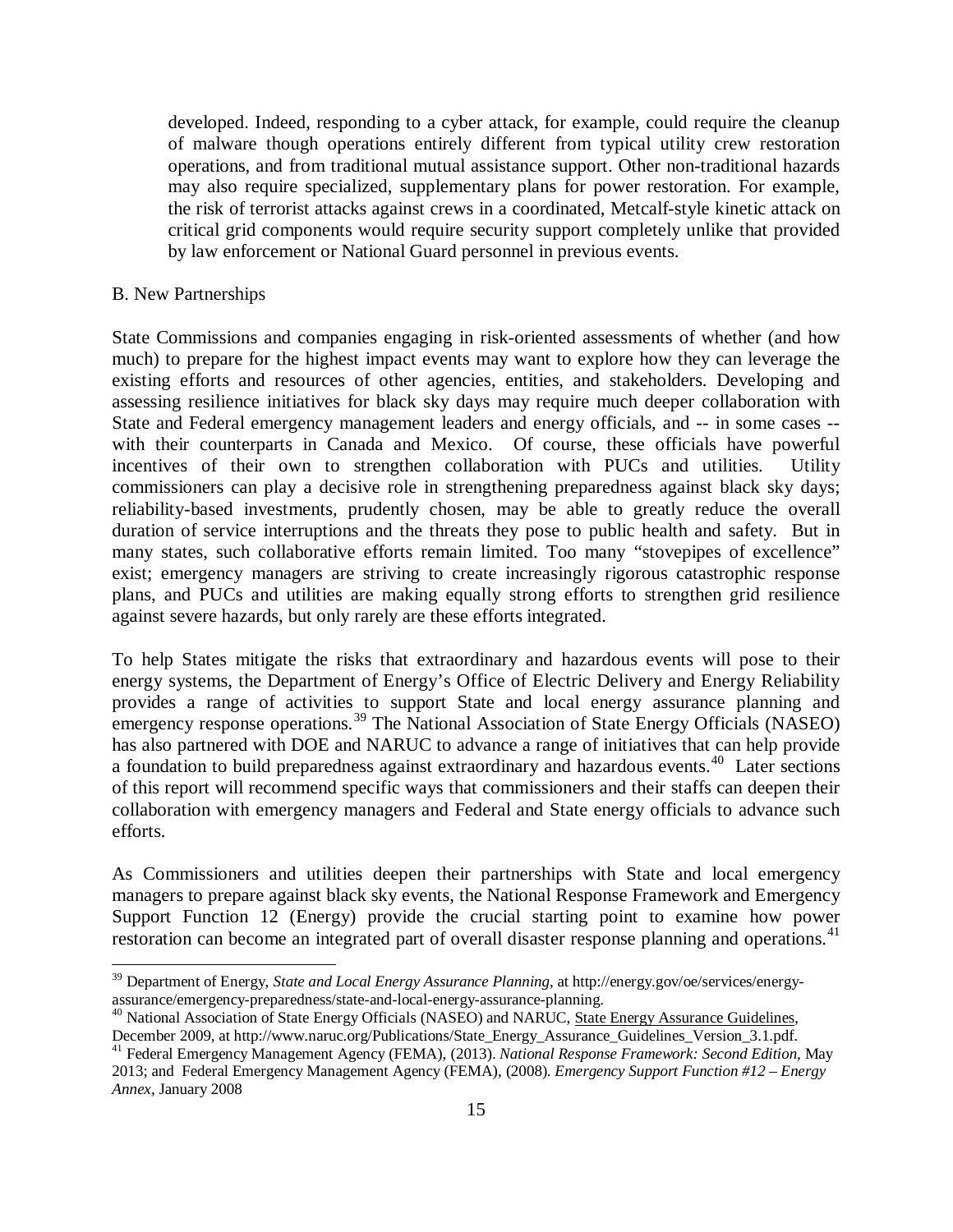Section I of this report noted that a growing number of States are developing catastrophic response plans. Those efforts provide especially valuable and timely opportunities for PUCs and utilities to engage with emergency managers. Since black sky events are almost certain to cross state lines, collaborative planning with FEMA Region leaders (and with PUCs and utilities on a regional basis) will also be essential.

Exercises offer another means to strengthen collaboration and better prepare for black sky operations. A prime example of such opportunities is provided by the Central United States Earthquake Consortium's "Capstone 14" exercise in June, 2014. This multi-State exercise will engage local, State and Federal emergency managers with the private sector companies (including utilities and the infrastructure sectors crucial for power restoration) to plan for response and recovery from a catastrophic New Madrid earthquake.<sup>[42](#page-16-0)</sup> As other States and FEMA regions begin to exercise their own evolving catastrophic plans, these events will provide unique opportunities for PUCs and utilities to build working relationships with the officials who will actually lead disaster response operations when an event strikes. Involving PUCs and utilities in these exercises will also help identify shortfalls in existing efforts to integrate power restoration and response planning. Similar benefits might be provided by including commissioners and their staffs in future cyber exercises such as GridEx II, which can highlight the special restoration and resilience problems of wide area, long duration outages caused by SQL injection attacks, advanced persistent threats, and other cyber weapons.

#### C. Assessing and Managing Black Sky Risks

Many of the most significant threats of black sky events either rarely happen (as in Carringtonlevel GMD events), or have yet to occur (as in the case of large scale, coordinated cyber attacks on industrial control systems and control center data essential for operating the power grid). If these events do occur, however, their effects would be catastrophic. How can PUCs build an enterprise risk management system to account for black sky days?

Under a risk management system (where risk is assessed in terms of threat, vulnerability, and consequence), the starting point for commissioners and their staffs should be to develop an assessment of the threats that their utilities are most likely to confront. There are a number of possible sources of threat data to build such an assessment. State Energy Assurance Plans - developed by the State Energy Offices under the umbrella of the National Association of State Energy Officials (NASEO) in partnership with the US Department of Energy (DOE) -- often include data on significant State-specific hazards. In each of the ten Federal Emergency Management (FEMA) regions, FEMA Regional Coordinators and their State and local partners are examining the most likely catastrophic threats to their areas, which will then serve as a basis for catastrophic response planning (including preparedness for the impact of extended power outages on public health and safety). State National Guard Joint Force Headquarters assesses natural and manmade hazards in each State. The Department of Homeland Security supports Fusion Centers in many States that track threat data. The Federal Bureau of Investigations Joint

<span id="page-16-0"></span><sup>&</sup>lt;sup>42</sup> Central United States Earthquake Consortium's Capstone 14 Exercise, Private Sector Workshop, at http://www.cusec.org/plans-a-programs/capstone14/176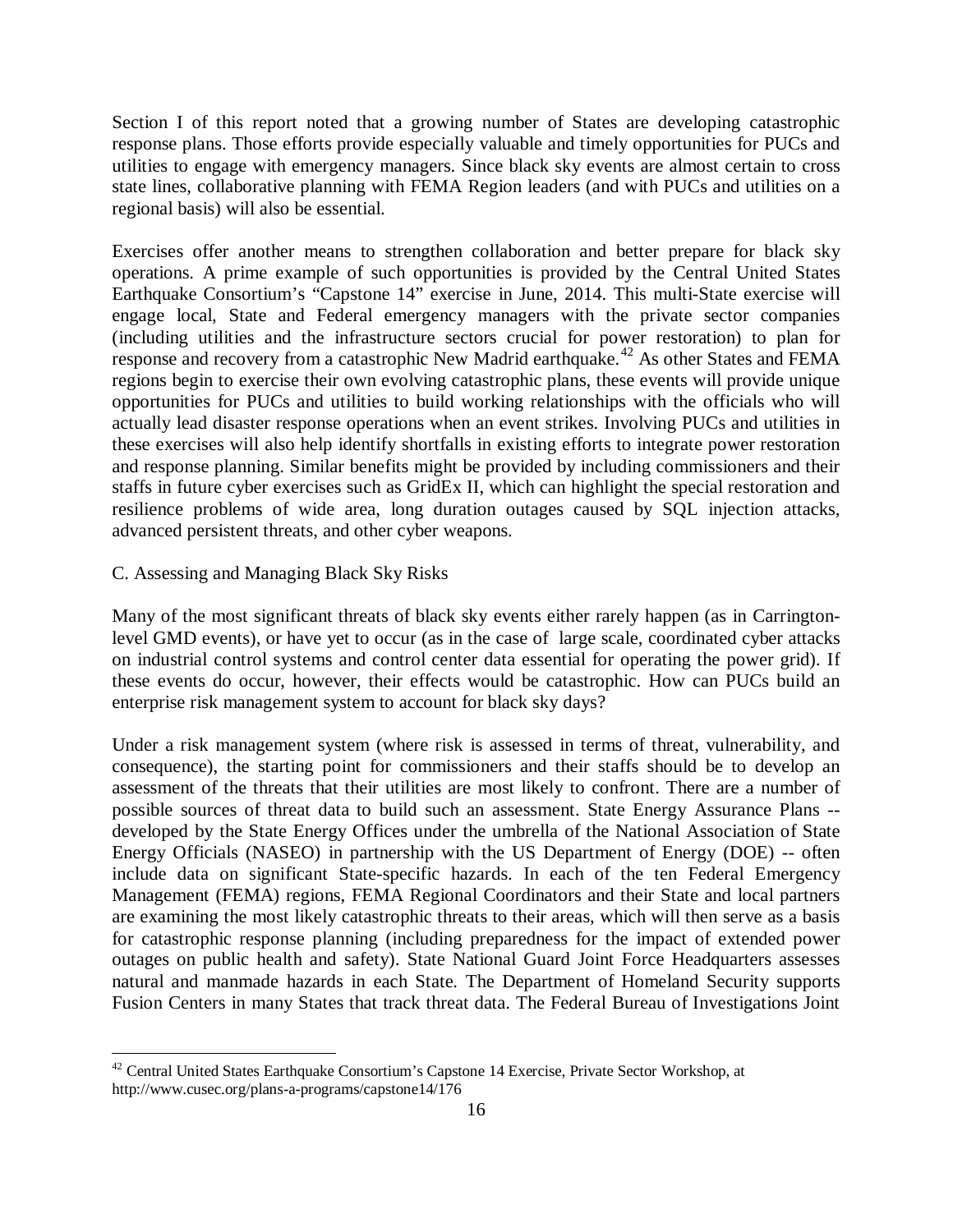Terrorism Task Forces (JTTFs) may also, in certain circumstances, be able to provide helpful data on manmade threats.

While necessary, however, these assessments of likely threats will fall short of providing reliable predictions of event probability. Risk methodologies for black sky events should therefore take special account of vulnerability and consequence components of the risk equation. Building a risk management framework for extraordinary and hazardous events would also benefit from moving beyond the critical components of the distribution system in question. Given the unique destructiveness of such events, risk assessments should account for the interdependencies that exist with other energy sectors and for the supporting infrastructure on which utilities depend for power restoration.

Once PUCs and commissioners built a shared understanding of criticality, interdependencies and risks of cascading infrastructure failure, the consequences and likelihood associated with various hazard and threat scenarios should be assessed as part of a composite risk profile for both a utility and the greater region it serves. From that profile, alternative mitigation measures could be proposed and evaluated for cost and efficacy. Only by taking such a composite view will it be possible to account for a full range of mitigation options. As joint participants in what should be a common risk management process for catastrophic events, State and local government officials and owners and operators of interdependent infrastructure would likewise benefit from participating in such analysis.

Based on this approach, a risk management process for black sky events would involve three primary components: 1) a comprehensive region-wide assessment of risks to the critical assets identified and their interdependencies, including a detailed assessment current protection measures and response and recovery capabilities; 2) an evaluation of risk mitigation solutions, including cost-benefit analysis to compare the life-cycle cost of identified solutions with their risk reduction potential; and 3) time-based tracking and comparison of region-wide risk, including an evaluation of changes in criticality, threat, and preparedness that would alter the overall risk profile of the utilities within each region.

## D. Cost-Benefit Analysis: Issues for Future Consideration

Commissioners already have a set of highly effective assessment tools, including the Interruption Cost Estimate (ICE) Calculator, to help them assess the costs and benefits of proposed investments in resilience. Adapting or supplementing these tools to help commissioners perform cost-benefit analysis for resilience investments will be essential as utilities generate multi-billion dollar proposals over the next few years. Indeed, given the potentially limitless funds that might be spent to minimize or eliminate the risks of outages in catastrophic events, commissioners will have especially strong incentives to develop tools that help them avoid low-payoff investments.

The first step in adapting the ICE Calculator and other metrics for resilience would be to adjust them to accommodate larger-scale events. The Calculator is "not meant to be applied to major outages or blackouts longer than 8 hours."[43](#page-17-0) As with SAIDI, it will likely be necessary to build a complementary formula to accommodate much longer events. In addition, building cost-

<span id="page-17-0"></span> <sup>43</sup> Interruption Cost Estimate (ICE) Calculator – BETA, "About the Calculator," at http://icecalculator.com/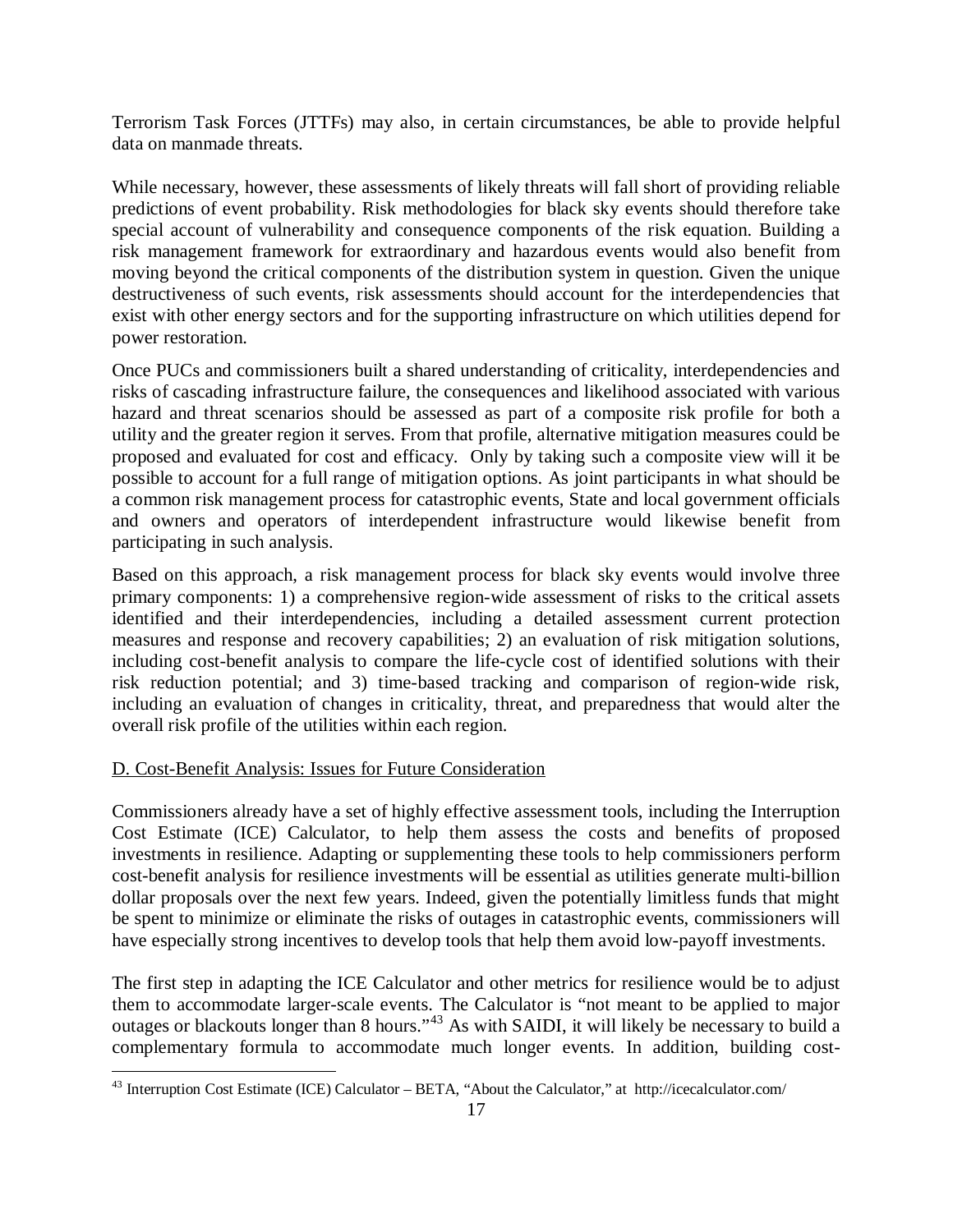assessment tools focused on extraordinary and hazardous events will also have to account for their enormous, cascading effects and the lost value of service in a long-duration event. Doing so will require analytic initiatives to 1) better estimate the compounding value of lost load over the course of a long-term event; 2) assess the value of lost load form a customer perspective, versus for utilities; 3) differentiate the value of that lost electricity across different types of customers; and 4) account for the difficulty of predicting extraordinary and hazardous events.

The NARUC Resilience Report suggests that the value of electricity is likely to compound over time. If commissioners believe that assessments of value should include the impact of lost load on public health and safety, and on business interruption, this compounding effect will be vastly stronger. Existing econometric models could be adapted to help commissioners estimate the economic damage resulting from the dependencies on electrical power by other critical sectors to include transportation, health services, liquid fuel distribution, communications, and water and wastewater treatment. The cascading effects arising from these cross-sector interdependencies can then be translated into loss of employment and reductions in State GDP that power outages will create as a function of time. It would also be possible to develop more detailed estimates of how public safety hazards will escalate, and develop risk-based decision criteria on how much to invest in reducing event duration.

The NARUC Resilience Report also notes that two different approaches might be taken to conduct cost-benefit analysis. The first is to assess costs of outages to utilities. An alternative would be for PUCs to focus on the value of lost load to customers. Taking that customer-based approach would again tend to increase the costs associated with lost load over time; spoiled food in the refrigerator would quickly become a minor inconvenience compared to the hazards that would emerge in a long-duration outage. Yet, the validity of methodologies to assess the cost of lost load to customers, including the contingent valuation method (which includes measures of willingness of customers to pay to avoid outages) remains a subject of debate.<sup>[44](#page-18-0)</sup>

The scale and scope of economic damage from lost load in a black sky also creates special challenges for assessing costs and determining who should pay for investments to reduce them. John Holdren, the science adviser to President Barack Obama, estimates that a major GMD event could cause \$2 trillion dollars in economic losses in the United States in the first year alone, with recovery taking four to ten years.<sup>[45](#page-18-1)</sup> Estimating the potential economic costs of such events in a particular State or service region will pose major challenges. For example, beyond the direct costs of lost load to utility customers, the indirect costs caused by the cascading failures of critical infrastructure and their additional effects on business interruption and disaster response/power restoration costs would be enormous. But who should pay for investments that would benefit society as a whole, when State economies and many thousands of lives are in jeopardy? Should rate-payers bear the full burden? And if utilities prioritize power restoration to certain classes of customers, should those customers pay more for that status? Answering these questions (and the many others that resilience entails) will require new levels of consensus building between commissioners, utilities, and other key stakeholders.

<span id="page-18-1"></span><span id="page-18-0"></span><sup>44</sup> Executive Office of the President, Economic Benefits, pp. 19-20, reviews this debate. <sup>45</sup> John P. Holdren, "Celestial Storm Warnings," *New York Times*, March 10, 2011.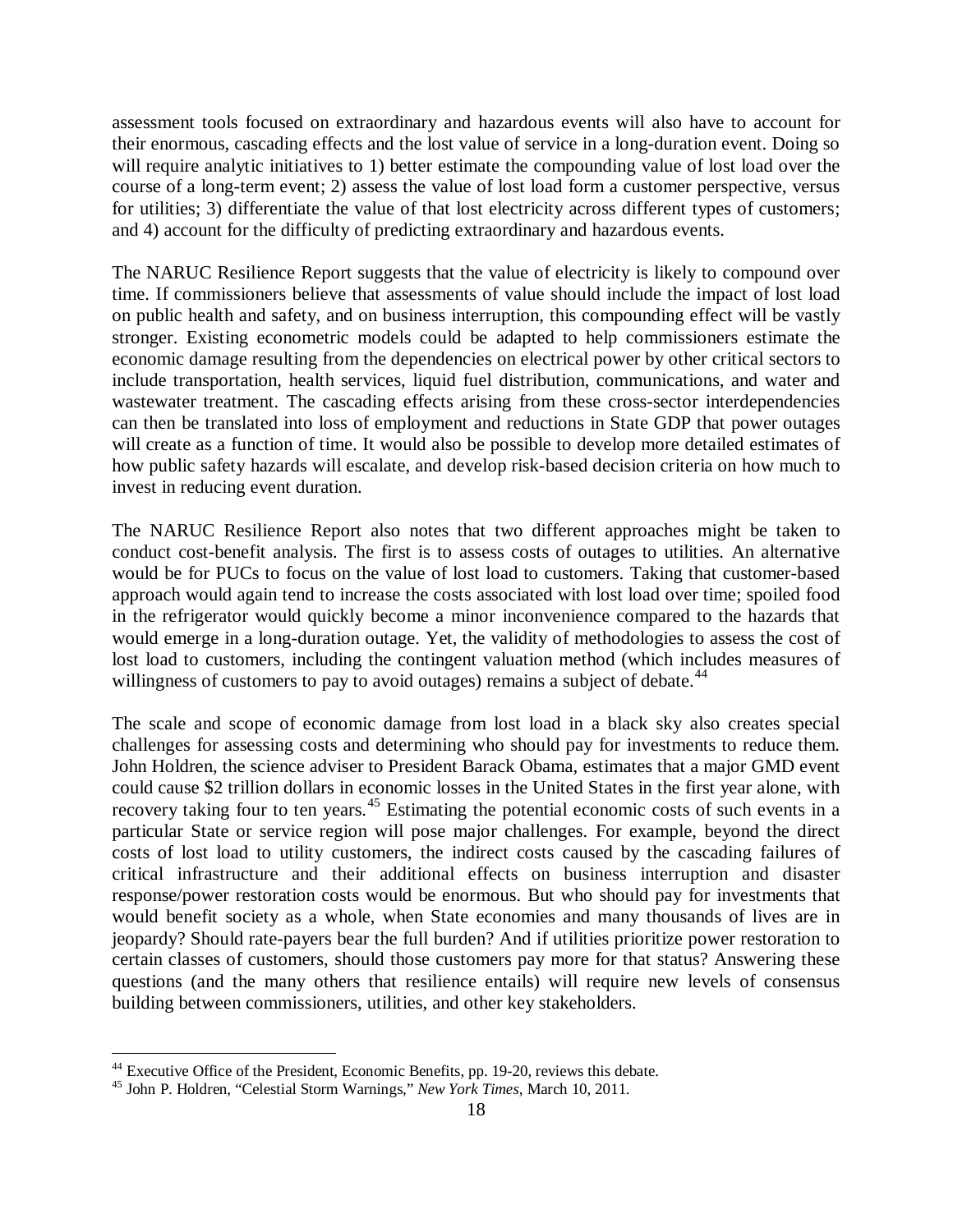Predicting the likelihood of extraordinary and hazardous events will also create difficulties for applying familiar cost-benefit methodologies, just as such predictions do for risk assessments. Where at least some historical data exists on severe natural hazards, stochastic modeling may help deal with event uncertainty. Monte Carlo analysis may also be of value in that regard. For manmade events, however, developing more tailored analytic approaches will likely be essential.

## III. SAMPLE RESILIENCE QUESTIONS

State Commissions will need to decide for themselves if they want to explore preparedness against the worst effects of black sky days with companies and other stakeholders. If a Commission decides to explore this issue, this section provides questions that it might ask in informal discussions on overall resilience goals, challenges and priorities. PUC resilience needs and concerns vary, so commissioners will likely need to modify these questions accordingly. Most important: do not ask questions whose answers might create vulnerabilities to cyber or kinetic attack.

### A. Reliability versus Resilience

Utilities in your State may already be developing proposals to invest in resilience, or are likely to do so in the future. In advance of rate cases, asking utility personnel how they define resilience can help set common perspectives on resilience goals and priorities.

1. How does your company integrate resilience into your enterprise risk management structures?

2. What corporate structures and governance drive performance for resilience?

3. What constitutes resilience, and how can we distinguish it from reliability? Is it useful to differentiate them on the basis of the severity of an event (with resilience focused on the most extreme, high consequence hazards)?

4. How might investments in resilience differ from those for reliability? What kinds of projects would fall into which basket?

5. Do you conduct exercises to prepare for severe, non-traditional hazards? How have you adjusted your restoration plans and crew training for severe events?

#### B. Extraordinary and Hazardous Threats: Which are of Greatest Concern?

1. Which catastrophic threats does your company see as most probable? What "keeps you up at night?"

2. Have you had discussions with State and local emergency managers, National Guard leaders, or other officials within your State and region on the probability of (and preparedness against) catastrophic hazards, and the challenges these hazards create for power restoration?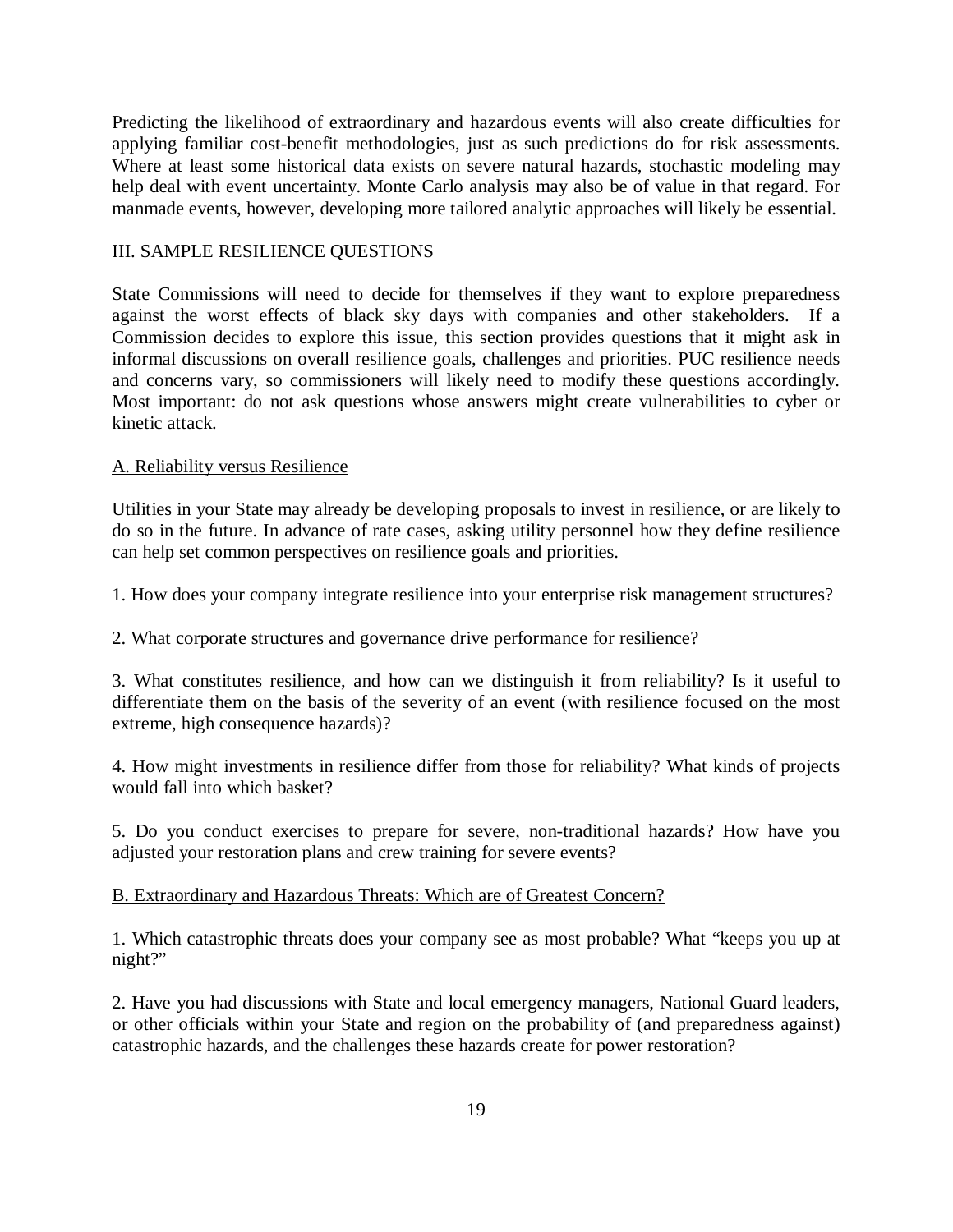3. Have you had discussions with key stakeholders or other critical sectors on the consequence for those sectors of a long-term power outage?

4. In a severe event, natural gas pipelines and other energy infrastructure systems essential for power generation may not only be disrupted by electricity outages, but may themselves be damaged. How do you account for these risks in your restoration planning?

5. In a similar way, the infrastructure that your utility crews need to restore power may be disrupted. Communications systems are a prime example. What measures are you taking to address these challenges for resilience?

C. Deepening Partnerships

1. Have you engaged with the State Energy Office or other State agency on its energy assurance plan?

2. Has your organization engaged with State and Federal emergency management, homeland security, and law-enforcement agencies to plan for "black sky days," and build an integrated approach to power restoration and disaster response and recovery?

## D. Specific Challenges for Resilience against Severe Hazards

PUC's will differ in the degree to which they believe it is appropriate or necessary to "get under the hood," and examine the specific power restoration and crisis management issues that could contribute to the duration of an outage. Please adjust these questions to fit your own preferences.

1. Have you engaged in contingency analysis to identify vulnerable assets? If N-1 or N-2 will not be adequate to assess resilience requirements against extraordinary events, what planning factors do you use for these larger-scale events?

2. Have you engaged with the entity responsible for your system's black start capabilities? If you are responsible for this function, do you update and practice the plan for your black start capabilities to get the grid back up and running in an extraordinary event?

3. Utilities are pursuing major improvements in the mutual assistance agreements to help scale up such assistance to deal with regional and national response events. What initiatives are you exploring in this regard?

4. What kinds of facilities and functions do you believe are most urgent for prioritized restoration, and why? To what extent have you shared your actual restoration plans with State officials?

5. If appropriate for your region, to what extent do your contingency plans take into account cross-border capabilities in Canada or Mexico?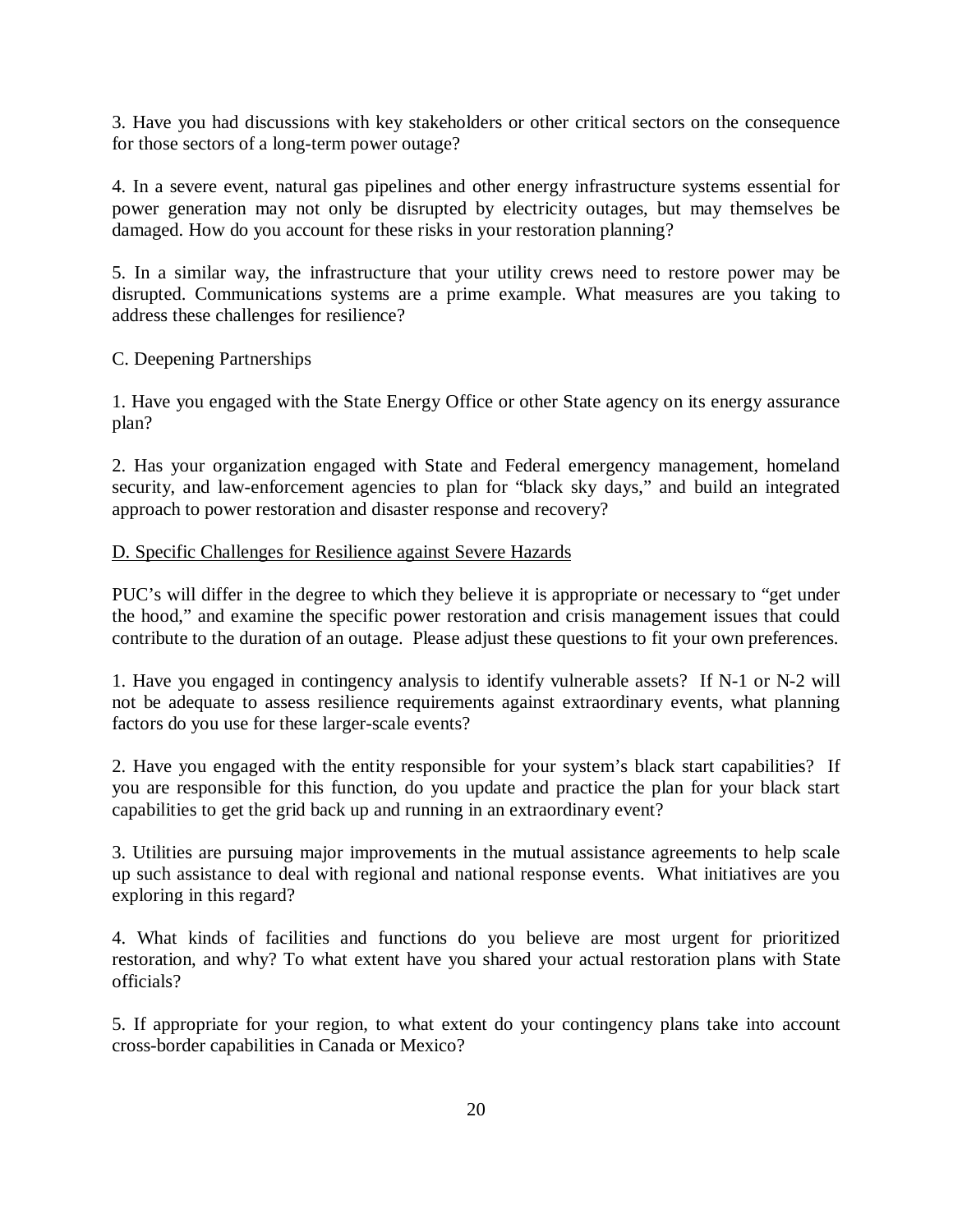6. The Incident Command System (ICS) offers a proven, standardized, and highly effective way to organize infrastructure restoration operations when multiple organizations and agencies must coordinate their efforts (as would certainly be the case in a black sky event). Does your company employ this system? If not, what might be the advantages or potential problems in doing so?

## E. Supplementing Reliability Metrics to Assess Black Sky Resilience Investments

While SAIDI, SAIF, CAIDI, MAIFI, CEMI and other reliability metrics will continue to provide an essential foundation for assessing utility performance, supplementary evaluative tools may also be useful for resilience projects.

1. How should we assess utility resilience against especially severe hazards? How well do SAIDI and her sisters apply to this assessment challenge, and what other metrics might be appropriate?

2. How are risk management tools applied to identifying and prioritizing risk factors such as consequence, likelihood, and vulnerability?

## F. Tools for Assessing Cost-Effectiveness

1. What set of tools is your company using to address cost-benefit analysis for resilience investments? Do you use the ICE calculator, and if so, how can we address its limitations for use regarding long term outages?

2. Do these tools need adaptation to address specific needs faced by your company?

3. In addition to examining the costs of outages from the perspective of utilities, could it also be helpful to assess the value of lost load to customers? How could that best be done? Would that value differ across varying types of customers?

4. What do your key stakeholders believe will be the value of lost load that compounds over time?

5. Do certain types of events carry more weight than others based on an analysis of likelihood and potential consequences? How might those factors be weighted in a cost effectiveness test?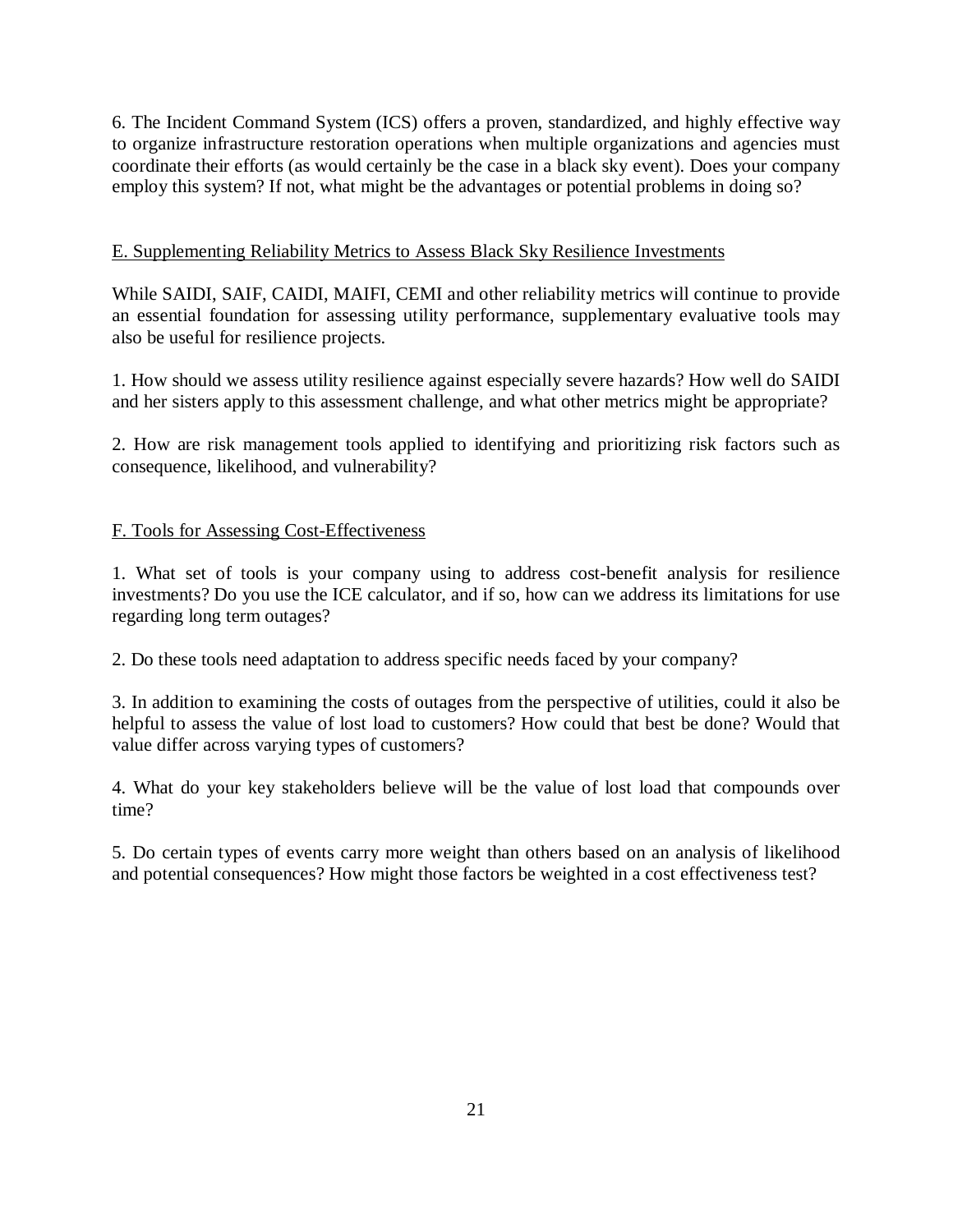#### **Bibliography**

- California Governor's Office of Emergency Services, *Catastrophic Planning*, at [http://www.calema.ca.gov/planningandpreparedness/pages/catastrophic-planning.aspx.](http://www.calema.ca.gov/planningandpreparedness/pages/catastrophic-planning.aspx)
- California Public Utility Commission, *Public Order No. 166,* at [http://www.cpuc.ca.gov/NR/rdonlyres/53C98920-C857-4CA3-90F6-](http://www.cpuc.ca.gov/NR/rdonlyres/53C98920-C857-4CA3-90F6-93D1951D163C/0/Emergency_Reporting.pdf) [93D1951D163C/0/Emergency\\_Reporting.pdf](http://www.cpuc.ca.gov/NR/rdonlyres/53C98920-C857-4CA3-90F6-93D1951D163C/0/Emergency_Reporting.pdf)
- Department of Energy, *State and Local Energy Assurance Planning*, at [http://energy.gov/oe/services/energy-assurance/emergency-preparedness/state-and-local](http://energy.gov/oe/services/energy-assurance/emergency-preparedness/state-and-local-energy-assurance-planning)[energy-assurance-planning.](http://energy.gov/oe/services/energy-assurance/emergency-preparedness/state-and-local-energy-assurance-planning)
- Department of Energy, (2013). *U.S. Energy Sector Vulnerabilities to Climate Change and Extreme Weather*, July 2013, at [http://energy.gov/downloads/us-energy-sector](http://energy.gov/downloads/us-energy-sector-vulnerabilities-climate-change-and-extreme-weather)[vulnerabilities-climate-change-and-extreme-weather](http://energy.gov/downloads/us-energy-sector-vulnerabilities-climate-change-and-extreme-weather)
- Department of Energy, (2010) *DOE New Madrid Seismic Zone Electric Utility Workshop Summary Report,* August 25, 2010, pp. 2-4.
- Edison Electric Institute, (2013). *Overview of the electric Power Industry's Mutual Assistance Process During a National Response Event*, November 2013, at [http://www.eei.org/about/meetings/Meeting\\_Documents/Deric.pdf](http://www.eei.org/about/meetings/Meeting_Documents/Deric.pdf)
- Edison Electric Institute, (2013). *Before and after the Storm*, January 2013, at [http://www.eei.org/issuesandpolicy/electricreliability/mutualassistance/Documents/Befor](http://www.eei.org/issuesandpolicy/electricreliability/mutualassistance/Documents/Before%20and%20After%20the%20Storm.pdf) [e%20and%20After%20the%20Storm.pdf](http://www.eei.org/issuesandpolicy/electricreliability/mutualassistance/Documents/Before%20and%20After%20the%20Storm.pdf)
- Eto, Joseph, Kristina Hamachi LaCommare, Peter Larsen, Annika Todd, and Emily Fisher, (2012). *An Examination of Temporal trends in Electricity Reliability Based on Reports from U.S. Electric Utilities*, Ernest Orlando Lawrence Berkeley National Laboratory, Berkeley CA. January, 2012, <http://certs.lbl.gov/pdf/lbnl-5268e.pdf>
- Executive Office of the President, (2013). *Economic Benefits of Increasing Electric Grid Resilience to Weather Outages,* August 2013.
- Federal Emergency Management Agency (FEMA), (2009). "Hawaii State Civil Defense Sign Catastrophic Plans into Operation," September 2, 2009, at [http://www.fema.gov/news](http://www.fema.gov/news-release/2009/09/02/fema-hawaii-state-civil-defense-sign-catastrophic-plans-operation)[release/2009/09/02/fema-hawaii-state-civil-defense-sign-catastrophic-plans-operation](http://www.fema.gov/news-release/2009/09/02/fema-hawaii-state-civil-defense-sign-catastrophic-plans-operation)
- Federal Emergency Management Agency (FEMA), (2013). *National Response Framework: Second Edition,* May 2013, at [http://www.fema.gov/media-library-data/20130726-1914-](http://www.fema.gov/media-library-data/20130726-1914-25045-1246/final_national_response_framework_20130501.pdf) [25045-1246/final\\_national\\_response\\_framework\\_20130501.pdf](http://www.fema.gov/media-library-data/20130726-1914-25045-1246/final_national_response_framework_20130501.pdf)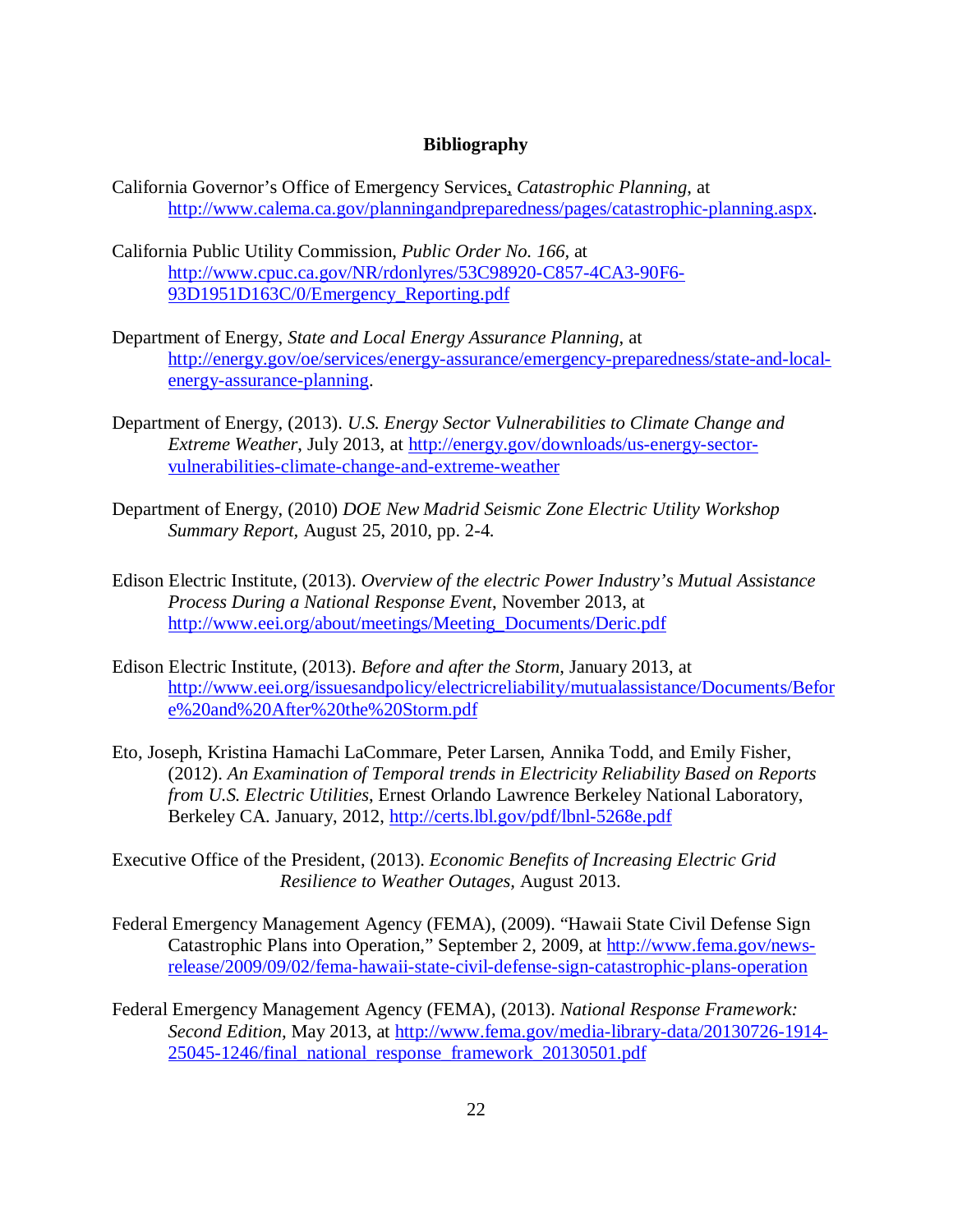- Federal Emergency Management Agency (FEMA), (2008). *Emergency Support Function #12 – Energy Annex,* January 2008, at<http://www.fema.gov/pdf/emergency/nrf/nrf-esf-12.pdf>
- Federal Energy Regulatory Commission, (2013). *Reliability Standards for Geomagnetic Disturbances*, May 16, 2013, at [http://www.ferc.gov/whats-new/comm](http://www.ferc.gov/whats-new/comm-meet/2013/051613/E-5.pdf)[meet/2013/051613/E-5.pdf.](http://www.ferc.gov/whats-new/comm-meet/2013/051613/E-5.pdf)
- Florida Division of Emergency Management, *Catastrophic Planning Project Overview*, April 6, 2011, at http://www.floridadisaster.org/catastrophicplanning/.
- Interruption Cost Estimate (ICE) Calculator BETA, "About the Calculator," at http://icecalculator.com/
- Keogh, Miles and Christina Cody, *Resilience in Regulated Utilities*, November 13, 2013, at [http://www.naruc.org/Grants/Documents/Resilience%20in%20Regulated%20Utilities%2](http://www.naruc.org/Grants/Documents/Resilience%20in%20Regulated%20Utilities%20ONLINE%2011_12.pdf) [0ONLINE%2011\\_12.pdf](http://www.naruc.org/Grants/Documents/Resilience%20in%20Regulated%20Utilities%20ONLINE%2011_12.pdf)
- "Length of Outage after Sandy Not Unusual," Associated Press, November 16, 2012, at [http://www.sfgate.com/nation/article/Length-of-outage-after-Sandy-not-unusual-](http://www.sfgate.com/nation/article/Length-of-outage-after-Sandy-not-unusual-4045567.php)[4045567.php](http://www.sfgate.com/nation/article/Length-of-outage-after-Sandy-not-unusual-4045567.php)
- LIPA, (2012). "LIPA Completes Restoration to 95% of Homes and Businesses that are safe to Receive Power," November 11, 2012, at [http://www.lipower.org/newscenter/pr/2012/111112-restoring.html.](http://www.lipower.org/newscenter/pr/2012/111112-restoring.html)
- Lloyd's, Atmospheric and Environmental Research Inc., (2013) *Solar Storm Risk to the North American Electric Grid,* 2013, p. 4 and *passim*. [http://www.lloyds.com/~/media/lloyds/reports/emerging%20risk%20reports/solar%20sto](http://www.lloyds.com/~/media/lloyds/reports/emerging%20risk%20reports/solar%20storm%20risk%20to%20the%20north%20american%20electric%20grid.pdf) [rm%20risk%20to%20the%20north%20american%20electric%20grid.pdf](http://www.lloyds.com/~/media/lloyds/reports/emerging%20risk%20reports/solar%20storm%20risk%20to%20the%20north%20american%20electric%20grid.pdf)
- Long Island Power Authority (LIPA), (2013). *Presentation: Investor Update Conference Call*, January 16, 2013, at<http://www.lipower.org/pdfs/LIPAInvestor.pdf>
- Maryland Office of the Secretary of State. "Major Outage Event Reporting," at <http://www.dsd.state.md.us/comar/getfile.aspx?file=20.50.12.13.htm>
- McDaniel, John *Uses of IEEE 1366 and Catastrophic Days*, at http://www.eei.org/meetings/Meeting\_Documents/2012Apr-TDM-McDaniel.pdf
- McLinn, James, (2009). *Major Power Outages in the US, and Around the World*, IEEE Reliability Society 2009 Annual Technology Report, p. 1, at <http://paris.utdallas.edu/IEEE-RS-ATR/document/2009/2009-06.pdf>
- Mid America Earthquake Center, (2009). *Impact of New Madrid Seismic Zone Earthquakes on the Central USA, Vol. 1*, October 2009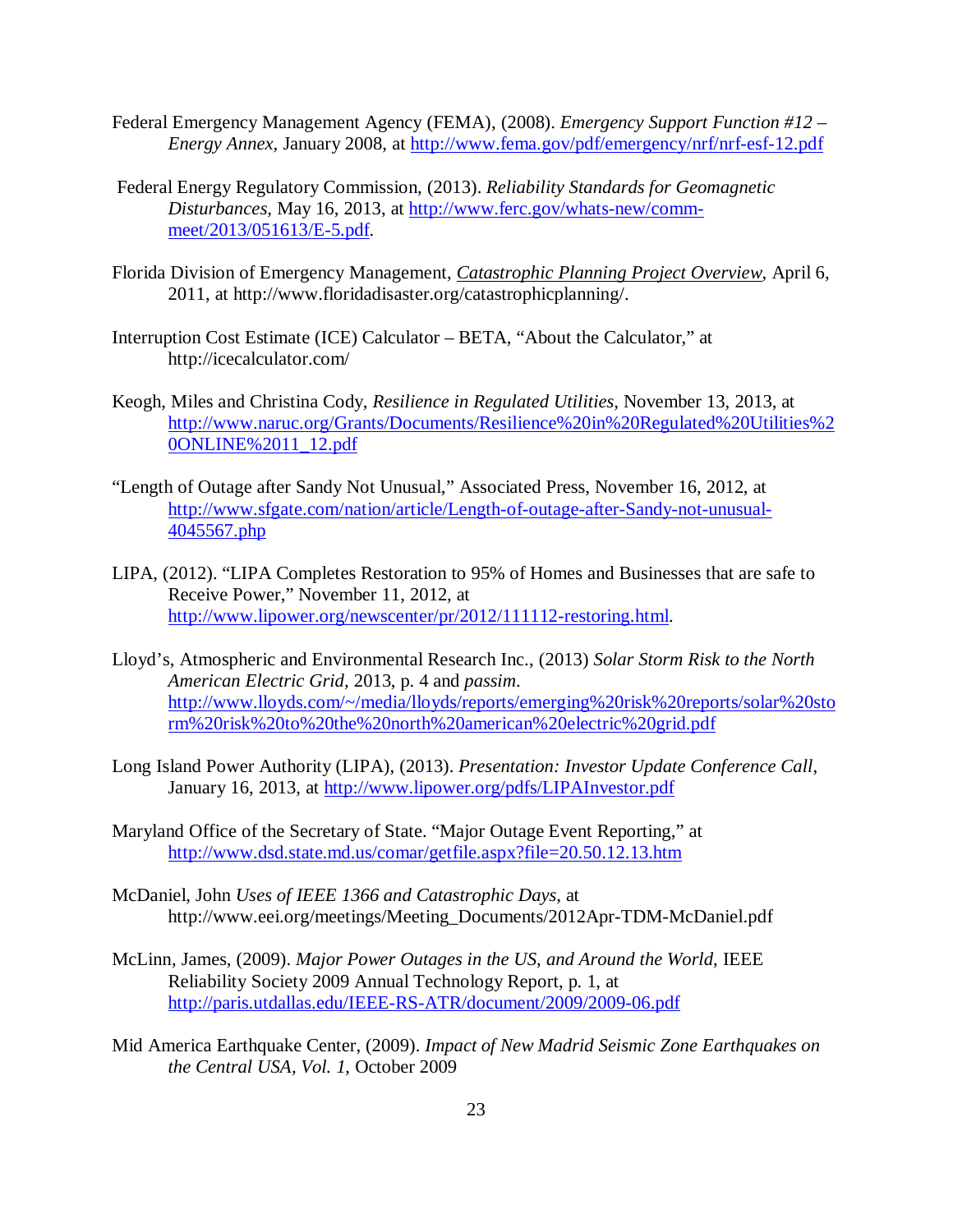- Miles, Donna. Northcom, (2013). "FEMA Build on Hurricane Sandy Response Lessons," January 14, 2013, at [http://www.defense.gov/news/newsarticle.aspx?id=119093.](http://www.defense.gov/news/newsarticle.aspx?id=119093)
- NARUC, (2013). *Resolution on Electric Utility Industry-Wide Response to Major Outage-Triggering Events*, 20 November 2013, at [http://www.naruc.org/Resolutions/Resolution%20on%20Electric%20Utility%20Industry](http://www.naruc.org/Resolutions/Resolution%20on%20Electric%20Utility%20Industry%20Wide%20Response%20to%20Major%20Outage%20Triggering%20Events.pdf) [%20Wide%20Response%20to%20Major%20Outage%20Triggering%20Events.pdf](http://www.naruc.org/Resolutions/Resolution%20on%20Electric%20Utility%20Industry%20Wide%20Response%20to%20Major%20Outage%20Triggering%20Events.pdf)
- NARUC, (2014). *Cybersecurity for State Regulators 2.0*, February 2014, at [http://www.naruc.org/grants/Documents/NARUC%20Cybersecurity%20Primer%202.0.p](http://www.naruc.org/grants/Documents/NARUC%20Cybersecurity%20Primer%202.0.pdf) [df](http://www.naruc.org/grants/Documents/NARUC%20Cybersecurity%20Primer%202.0.pdf)
- National Association of State Energy Officials (NASEO) and NARUC, *State Energy Assurance Guidelines*, December 2009, at [http://www.naruc.org/Publications/State\\_Energy\\_Assurance\\_Guidelines\\_Version\\_3.1.pdf](http://www.naruc.org/Publications/State_Energy_Assurance_Guidelines_Version_3.1.pdf)
- NERC, (2010). *High-Impact, Low Frequency Event Risk to the North American Bulk Power System*, June 2010, at [http://energy.gov/oe/downloads/high-energy-low-frequency-risk](http://energy.gov/oe/downloads/high-energy-low-frequency-risk-north-american-bulk-power-system-june-2010)[north-american-bulk-power-system-june-2010](http://energy.gov/oe/downloads/high-energy-low-frequency-risk-north-american-bulk-power-system-june-2010)
- NERC, (2012). *Severe Impact Resilience: Considerations and Recommendations,* at [http://www.nerc.com/docs/oc/sirtf/SIRTF\\_Final\\_May\\_9\\_2012-Board\\_Accepted.pdf](http://www.nerc.com/docs/oc/sirtf/SIRTF_Final_May_9_2012-Board_Accepted.pdf)
- New York State 2100 Commission, (2012). *Recommendations to Improve the Strength and Resilience of the Empire State's Infrastructure*, November 2012, at <http://www.governor.ny.gov/assets/documents/NYS2100.pdf>
- Office of Governor Martin O'Malley, *Weathering the Storm: Report of the Grid Resiliency Task Force*, September 2012, at <http://www.governor.maryland.gov/documents/GridResiliencyTaskForceReport.pdf>

Order No. 85385, *In the Matter of the Electric Service Interruptions in the State of Maryland due to the June 29, 2012 Derecho Storm*, MD Public Service Commission Case No. 9298February 27, 2013, p. 12, at [http://www.google.com/url?sa=t&rct=j&q=&esrc=s&frm=1&source=web&cd=1&ved=0](http://www.google.com/url?sa=t&rct=j&q=&esrc=s&frm=1&source=web&cd=1&ved=0CCsQFjAA&url=http%3A%2F%2Fwebapp.psc.state.md.us%2FIntranet%2FCasenum%2FNewIndex3_VOpenFile.cfm%3FServerFilePath%3DC%3A%255CCaseNum%255C9200-9299%255C9298%255C63.pdf&ei=GaHVUuCnOc-ysASo64G4Bg&usg=AFQjCNG7Fmv80Qff7vUsx_xVeK3_fhJS6w&sig2=X7BrMro3ldLAcPFONK0WzQ&bvm=bv.59378465,d.cWc) [CCsQFjAA&url=http%3A%2F%2Fwebapp.psc.state.md.us%2FIntranet%2FCasenum%2](http://www.google.com/url?sa=t&rct=j&q=&esrc=s&frm=1&source=web&cd=1&ved=0CCsQFjAA&url=http%3A%2F%2Fwebapp.psc.state.md.us%2FIntranet%2FCasenum%2FNewIndex3_VOpenFile.cfm%3FServerFilePath%3DC%3A%255CCaseNum%255C9200-9299%255C9298%255C63.pdf&ei=GaHVUuCnOc-ysASo64G4Bg&usg=AFQjCNG7Fmv80Qff7vUsx_xVeK3_fhJS6w&sig2=X7BrMro3ldLAcPFONK0WzQ&bvm=bv.59378465,d.cWc) [FNewIndex3\\_VOpenFile.cfm%3FServerFilePath%3DC%3A%255CCaseNum%255C92](http://www.google.com/url?sa=t&rct=j&q=&esrc=s&frm=1&source=web&cd=1&ved=0CCsQFjAA&url=http%3A%2F%2Fwebapp.psc.state.md.us%2FIntranet%2FCasenum%2FNewIndex3_VOpenFile.cfm%3FServerFilePath%3DC%3A%255CCaseNum%255C9200-9299%255C9298%255C63.pdf&ei=GaHVUuCnOc-ysASo64G4Bg&usg=AFQjCNG7Fmv80Qff7vUsx_xVeK3_fhJS6w&sig2=X7BrMro3ldLAcPFONK0WzQ&bvm=bv.59378465,d.cWc) [00-9299%255C9298%255C63.pdf&ei=GaHVUuCnOc](http://www.google.com/url?sa=t&rct=j&q=&esrc=s&frm=1&source=web&cd=1&ved=0CCsQFjAA&url=http%3A%2F%2Fwebapp.psc.state.md.us%2FIntranet%2FCasenum%2FNewIndex3_VOpenFile.cfm%3FServerFilePath%3DC%3A%255CCaseNum%255C9200-9299%255C9298%255C63.pdf&ei=GaHVUuCnOc-ysASo64G4Bg&usg=AFQjCNG7Fmv80Qff7vUsx_xVeK3_fhJS6w&sig2=X7BrMro3ldLAcPFONK0WzQ&bvm=bv.59378465,d.cWc)[ysASo64G4Bg&usg=AFQjCNG7Fmv80Qff7vUsx\\_xVeK3\\_fhJS6w&sig2=X7BrMro3ld](http://www.google.com/url?sa=t&rct=j&q=&esrc=s&frm=1&source=web&cd=1&ved=0CCsQFjAA&url=http%3A%2F%2Fwebapp.psc.state.md.us%2FIntranet%2FCasenum%2FNewIndex3_VOpenFile.cfm%3FServerFilePath%3DC%3A%255CCaseNum%255C9200-9299%255C9298%255C63.pdf&ei=GaHVUuCnOc-ysASo64G4Bg&usg=AFQjCNG7Fmv80Qff7vUsx_xVeK3_fhJS6w&sig2=X7BrMro3ldLAcPFONK0WzQ&bvm=bv.59378465,d.cWc) [LAcPFONK0WzQ&bvm=bv.59378465,d.cWc](http://www.google.com/url?sa=t&rct=j&q=&esrc=s&frm=1&source=web&cd=1&ved=0CCsQFjAA&url=http%3A%2F%2Fwebapp.psc.state.md.us%2FIntranet%2FCasenum%2FNewIndex3_VOpenFile.cfm%3FServerFilePath%3DC%3A%255CCaseNum%255C9200-9299%255C9298%255C63.pdf&ei=GaHVUuCnOc-ysASo64G4Bg&usg=AFQjCNG7Fmv80Qff7vUsx_xVeK3_fhJS6w&sig2=X7BrMro3ldLAcPFONK0WzQ&bvm=bv.59378465,d.cWc)

"Planning and preparing for catastrophic disasters is a top priority at FEMA," Disaster Resource Guide 2013, at [http://disaster](http://disaster-resource.com/index.php?option=com_content&view=article&id=941&Itemid=128)[resource.com/index.php?option=com\\_content&view=article&id=941&Itemid=128](http://disaster-resource.com/index.php?option=com_content&view=article&id=941&Itemid=128)